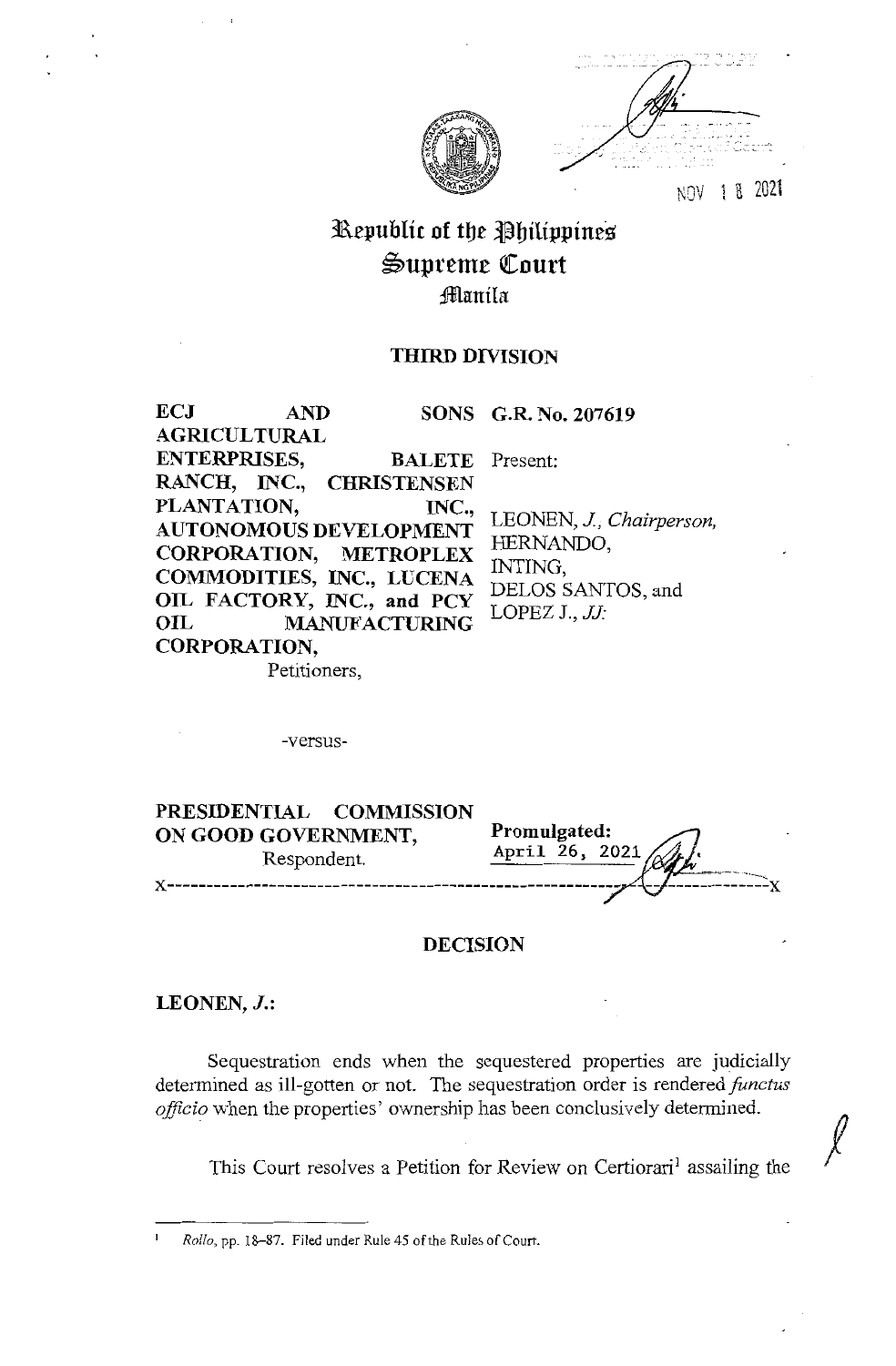Resolutions<sup>2</sup> of the Sandiganbayan, which upheld the sequestration of the United Coconut Planters Bank shares of stock held by ECJ and Sons Agricultural Enterprises, Balete Ranch, Inc., Christensen Plantation, Inc., Autonomous Development Corporation, Metroplex Commodities, Inc., Lucena Oil Factory, Inc., and PCY Oil Manufacturing Corporation (collectively, ECJ and Sons, et al.).

ECJ and Sons, et al. were stockholders of record of United Coconut Planters Bank, owning and holding 100,085,214 shares of the bank's outstanding capital stock.<sup>3</sup>

On May 9, 1986, the Presidential Commission on Good Government issued a Writ of Sequestration<sup>4</sup> against Autonomous Development Corporation's assets, properties, records, and documents, including its United Coconut Planters Bank shares. The writ was registered with the Sandiganbayan as Sequestration Order No. 86-0089.<sup>5</sup>

A second Writ of Sequestration<sup>6</sup> was issued on June 6, 1986 against ECJ and Sons, et al.,<sup>7</sup> among others, for their shares of stock in United Coconut Planters Bank, registered as Sequestration Order No. 86-0126.<sup>8</sup>

On July 31, 1987, the Presidential Commission on Good Government instituted, among others, Civil Case No. 0033 against Eduardo Cojuangco, Jr. and 60 other defendants, on sequestration orders over the companies Philippine Coconut Producers Federation, Inc. (COCOFED), Cocomark, and Coconut Investment Company, and shares of stock in United Coconut Planters

2 Id. at 131-139 and 140-146. The December 21, 2012 and June 17, 2013 Resolutions were penned by Associate Justice Efren N. De La Cruz, and concurred in by Associate Justices Rodolfo R. Ponferrada and Rafael R. Lagos of the First Division of the Sandiganbayan.

Id. at 98-99. The respective stockholdings of ECJ and Sons, et al. in United Coconut Planters Bank are:

| Stockholder                           | Number of Shares |
|---------------------------------------|------------------|
| ECJ and Sons Agricultural Enterprises | 54,678,043       |
| Balete Ranch, Inc.                    | 14,736,584       |
| Christensen Plantation, Inc.          | 9,165,360        |
| Autonomous Development Corp.          | 705,227          |
| Metróplex Commodities, Inc.           | 7,020,000        |
| Lucena Oil Factory, Inc.              | 6,890,000        |
| PCY Oil Manufacturing Corp.           | 6,890,000        |
| Total                                 | 100,085,214      |

4 Id. at 147.

5 Id. at 99.

6 Id. at 148.

Id.

&

Id. at 99. This excludes Autonomous Development Corporation, against whom the May 9, 1986 **Sequestration Order was issued.**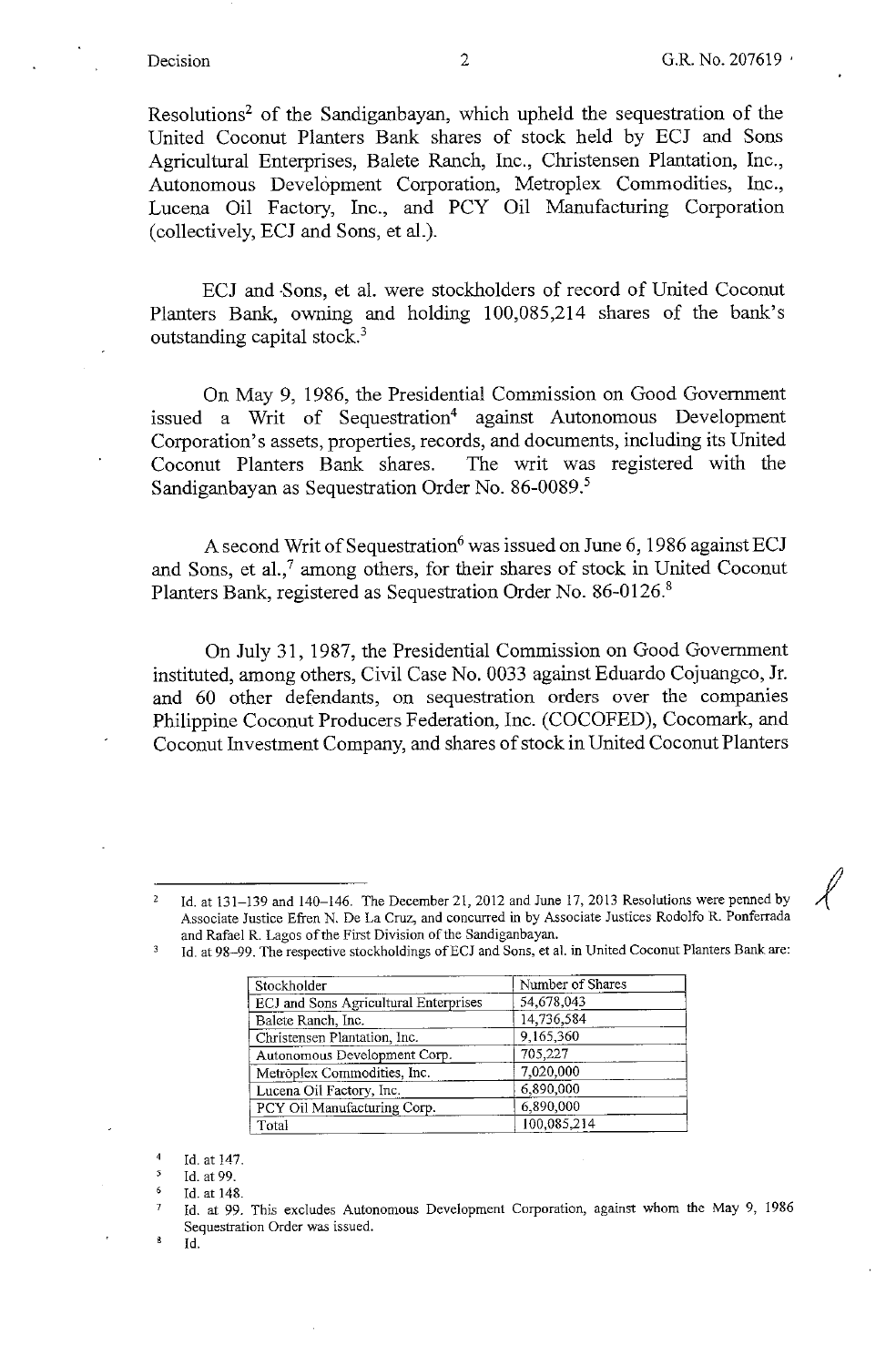$\ell$ 

Bank, and the so-called "CIIF"<sup>9</sup> and "Cojuangco companies."<sup>10</sup> Civil Case No. 0033 was later divided into eight complaints,<sup>11</sup> among which was Civil<sup>•</sup> Case No. 0033-A. This subcase, involving the allegedly anomalous purchase and use of United Coconut Planters Bank,<sup>12</sup> named ECJ and Sons, et al. as among the assets of Eduardo Cojuangco, Jr. <sup>13</sup>

In Civil Case No. 0033-A, the Presidential Commission on Good Government impleaded Eduardo Cojuangco, Jr., Ferdinand E. Marcos, Imelda R. Marcos, Jose R. Eleazar, Jr., Maria Clara Lobregat, Juan Ponce Emile, Danilo Ursua, and Herminigildo C. Zayco as defendants.<sup>14</sup> It prayed for the reconveyance to the government of the United Coconut Planters Bank shares purchased with P85,773,100.00, which had been taken from the Coconut Consumers Stabilization Fund. It also prayed for the reconveyance of other properties, including ECJ and Sons, et al., allegedly acquired through abuse of right and power and unjust enrichment.<sup>15</sup>

On January 7, 1991, ECJ and Sons, et al. filed before the Sandiganbayan a Petition for Certiorari, Prohibition, and Injunction, <sup>16</sup> assailing the validity of the two sequestration orders. They claimed that there was no *prima facie* evidence to show that their shares were ill-gotten. They added that the sequestration orders were deemed lifted since the Presidential Commission on Good Government did not file any judicial action against them within six months from the issuance of the orders, as required in Article XVIII, Section 26 of the Constitution.<sup>17</sup> The Petition was docketed as Civil Case No. 0112. <sup>18</sup>

On June 9, 2011, the Sandiganbayan issued a Decision<sup>19</sup> granting ECJ

 $13$  Id. at 156.<br><sup>14</sup> Id. at 140.

In *Cojuangco, Jr. v. Republic,* 699 Phil. 443 (20i2) [Per J. Velasco, Jr., En Banc], the Coconut Industry Investment Fund companies collectively refer to six companies, namely Southern Luzon Coconut Oil **Mills, Cagayan De Oro Oil, Co., Inc., Iligan Coconut Industries, Inc., San Pablo Manufacturing Corp.,**  Granexport Manufacturing Corp., and Legaspi Oil Co., Inc., sometimes referred to as the CUF oil mills, and 14 Coconut Industry Investment Fund holding companies, namely Soriano Shares, ASC Investors, ARC lnvestors, Roxas Shares, Toda Holdings, AP Holdings, Fernandez Holdings, SMC Officers Corps., Te Deum Resources, and Anglo Ventures, Randy Allied Ventures, Rock Steel Resources, Valhalla. Properties Ltd., and First Meridian Development, all names ending with the suffix "Corp." or "Inc."

w In *Republic v. Sandiganbayan (First Division),* 310 Phil. 401 (1995) [Per C.J. Narvasa, En Banc], **"Cojuangco companies" was used to collectively refer to Agricultural Consultancy Services, Inc.,**  Meadow Lark Plantations, Silver Leaf Plantations, Primavera Farms, Pastoral Farms, Reddee Developers, Inc., Discovery Realty Corp., First United Transport, Inc.; Archipelago Finance & Leasing Corp., San Esteban Dev. Corp.; Balete Ranch, Inc., Oro Verde Services, Inc., Kalawakan Resorts, Inc., Philippine Technologies, Inc., Wings Resorts Corp., Unexplored Land Developers, Inc., Archipelago Realty Corp., Balete Ranch, Inc., etc., Spade One Resorts Corporation, Oceanside Maritime Enterprises, Inc., Pura Electric Co., Inc., Punong Bayan Housing Dev. Corp., Southern Service Traders, Inc., Northeast Centract Traders, Inc., Habagat Realty Dev., Inc., and Labayug Air Terminals, Inc. '

<sup>1</sup>*COCOFED, et al. v. Repubhc,* 679 Phil. 508 (2012) [Per J. Velasco, Jr., En Banc]. 12 *Rollo,* pp. I 49-167.

 $12$ 

 $^{14}$  Id. at 149.

 $^{15}$  Id. at 165.<br> $^{16}$  Id. at 220.

 $^{16}$  **Id.** at 220-226.

 $^{17}$  **Id.** at 222.

<sup>&</sup>lt;sup>18</sup> Id. at 98.<br><sup>19</sup> Id. at 98-130. The Decision was rendered by Associate Justices Efren N. Dela Cruz, Rodolfo A. **Ponfen-ada, and Rafael R. Lagos of the Sandiganbayan First Division.**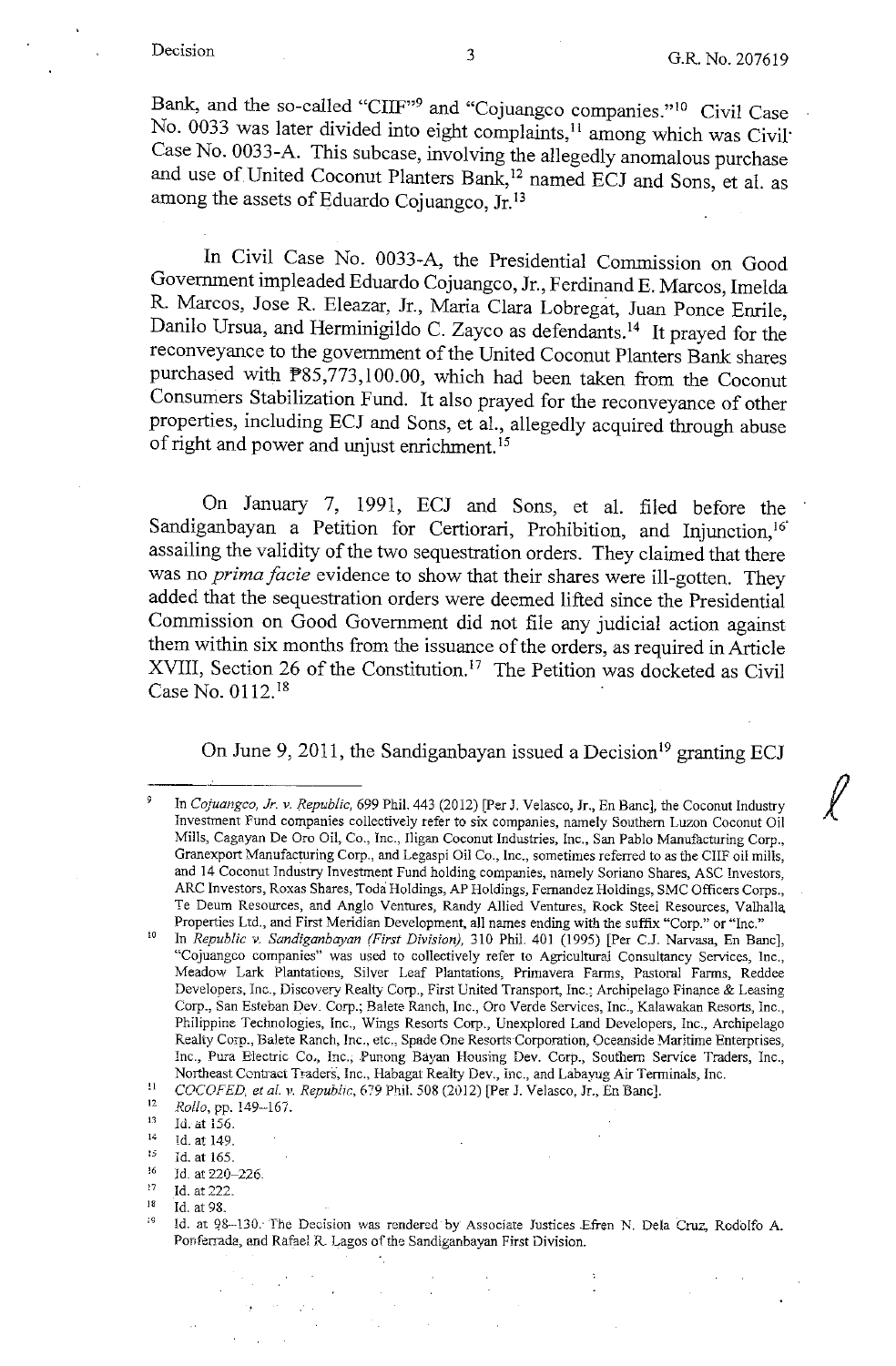and Sons; et al. 's Petition. The dispositive portion of the Decision reads:

**WHEREFORE,** in light of all the foregoing, the petition is GRANTED. The writ of sequestration, dated May 9, 1986 (No. 86-0089) against "all assets, properties, records and documents of AUTONOMOUS DEVELOPMENT CORPORATION", and the writ of sequestration, dated June 6, 1986 (No. 86-0126) against the shares of stocks of ECJ AND SONS AGRICULTURAL ENTERPRISES, INC., BALETE RANCH, INC., CHRISTENSEN PLANTATION, INC., METROPLEX COMMODITIES, INC., LUCENA OIL FACTORY, INC. and PCY OIL MANUFACTURING, INC. are declared void and are hereby LIFTED.

SO ORDERED.20 (Emphasis in the original)

The Sandiganbayan found that with Civil Case No. 0033 filed on July 31, 1987, a judicial action was properly instituted within the six-month period.21 It explained that despite ECJ and Sons, et al. not being included in Civil Case· No. 0033, this Court, in *Republic v. Sandiganbayan (First Division),<sup>22</sup>*has ruled that the failure to implead firms was a mere technical defect that could be corrected at any stage of the proceedings.<sup>23</sup> In any case, it noted, the firms were subsequently impleaded in Civil Case No. 0033.24

However, the Sandiganbayan found that there was no *prima facie*  evidence that ECJ and Sons, et al.'s United Coconut Planters Bank shares were ill-gotten wealth. It ruled that the alleged proof of the ill-gotten nature of the shares of stock-financial statements, certificates of incorporation, and lawyers' affidavits-were not shown to have existed before the sequestration orders were issued, or were presented and considered in meetings of the Presidential Commission on Good Government.<sup>25</sup> It added that the sequestration orders were not signed by at least two Presidential Commission on Good Government commissioners,<sup>26</sup> contrary to Section 3 of the Presidential Commission on Good Government Rules and Regulations.<sup>27</sup>

Thus, the Sandiganbayan held that the Presidential Commission on Good Government gravely abused its discretion when it issued the two writs of sequestration.<sup>28</sup>

- 20 Id. at  $128-129$ .<br>
21 Id. at  $121-122$ .<br>
22 210 Phil 202.
- 
- **a. 310 PhiL 302- (l.995). [Pt:Jr CJ. Narvasa, En Banc].**
- 2 <sup>3</sup>*Rolio,* **pp. 122-127.**

<sup>25</sup> Id. at  $118$ .<br><sup>26</sup> Id. at 119-121.

 $24$  Id. at 127.<br> $25$  Id. at 118

<sup>&</sup>lt;sup>27</sup> Presidential Commission on Good Government Rules and Regulations (1986), sec. 3 provides: SECTION 3. Who may issue. - A writ of sequestration or a freeze or hold order may be issued by the Commission upon the authority of at least two Commissioners, based on the affirmation or complaint of an interested party or *motu proprio* when the Commission has reasonable grounds to believe that the **issuance thereof is warranted.**<br>*Rollo*, **p. 123**.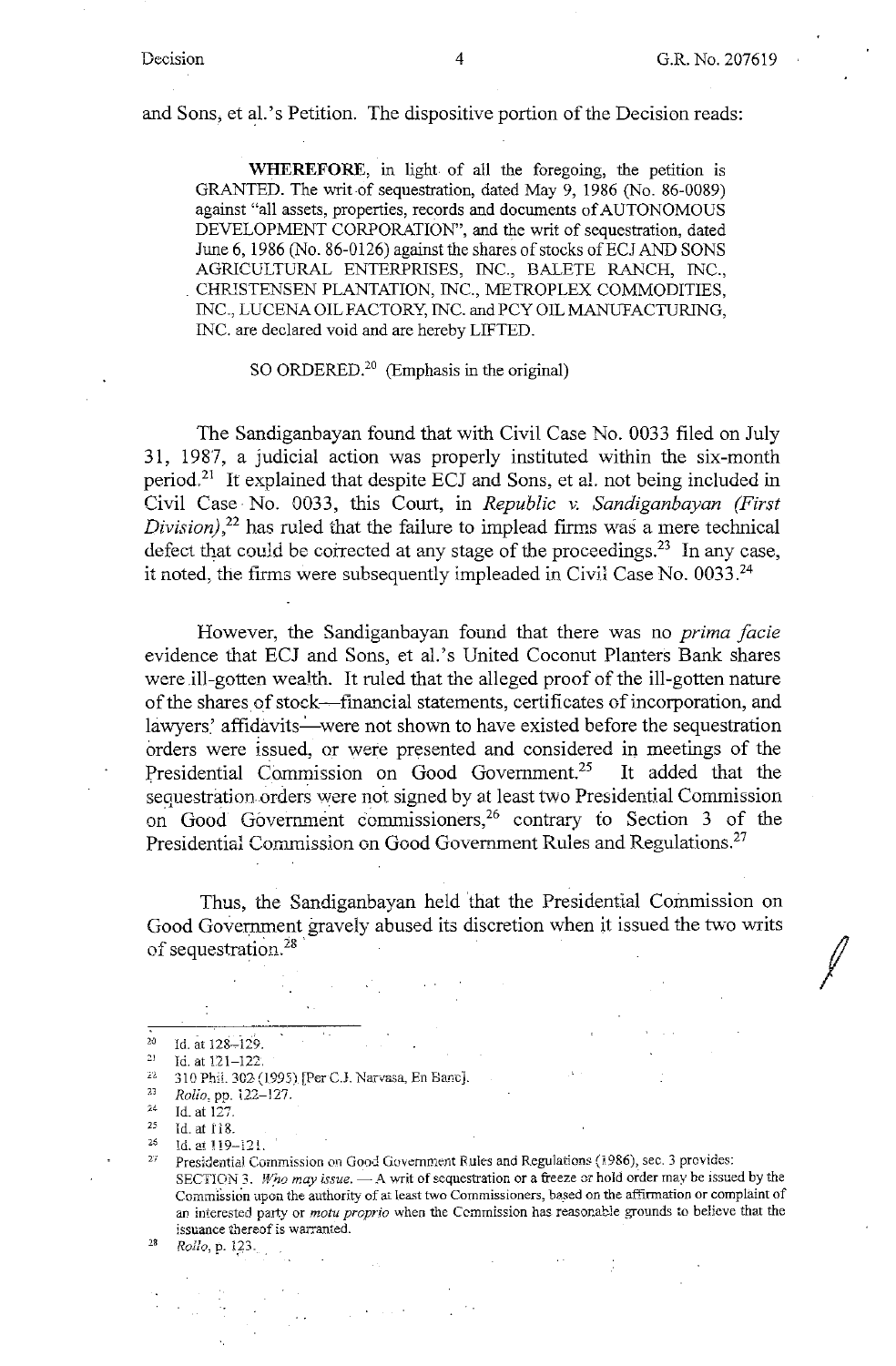Meanwhile, in Civil Case No. 0033-A, COCOFED and others filed a Class Action Motion for a Separate Summary Judgment, and the Republic of the Philippines filed a Motion for Partial Summary Judgment.29 Among the prayers of the Republic in its Motion were:

b. that defendant Eduardo M. [Cojuangco], Jr. and his fronts, nominees and dummies, including but not limited to, Anchor Insurance Brokerage Corporation, Archipelago Finance Leasing Corporation, Autonomous Development Corporation, Balete Ranch, Inc., Cagayan De Oro Oil Co., Inc., Christensen Plantation Co., ECJ and Sons Agricultural Enterprises, Inc., Granexport Manufacturing Corporation, Iligan Coconut Industries, Inc., Legaspi Oil Co., Inc., Lucena Oil Co., Inc., Lucena Oil Factory, Inc., Metroplex Commodities, Inc., PCY Oil Manufacturing Corporation, Jesus M. Pineda, Narciso M. Pineda, San Pablo Manufacturing Corporation, Southern Luzon Coconut Oil Mills, United Janitorial & Manpower Services Corporation and Danilo S. Ursua, have not legally and validly obtained title over the subject UCPB shares; and

c: that the government is the lawful and true owner of the subject UCPB shares registered in the names of defendant Eduardo M. Cojuangco, Jr. and the entities and persons. above-enumerated, for the benefit of all coconut farmers, and commanding that said ownership be entered in the books of UCPB and that new stock certificates in the name of the government be issued.30 (Citations omitted)

Resolving these motions, the Sandiganbayan rendered a July 11, 2003 Partial Summary Judgment,<sup>31</sup> holding among others that:

4. The UCPB shares of stock of the alleged fronts, nominees and dummies of defendant Eduardo. M. Cojuangco, Jr. which form part of the 72.2% shares of the FUB/UCPB paid for by the PCA with public funds later charged to the coconut levy funds, particularly the CCSF, *belong to the plaintiff Republic of the Philippines as their true and beneficial owner. 32*  (Emphasis supplied)

Ori. November 27, 2012, this Court affirmed but modified the Partial Summary Judgment in *Cojuangco, Jr. v. Republic*.<sup>33</sup> The dispositive portion reads:

WHEREFORE, Part C of the appealed Partial Summary Judgment in Sandiganbayan Civil Case No. 0033-A is **AFFIRMED** with modification. As **MODIFIED**, the dispositive portion in Part C of the Sandiganbayan's Partial Sumrriary Judgment in Civil Case No. 0033-A, shall read as follows:

C. Re: MOTION FOR PARTIAL SUMMARY

 $\sim 10^{-2}$  M  $_\odot$ 

30 *Rollo,* **pp. 375-376** 

 $\mathcal{L}_{\mathcal{A}}$  . The contribution of  $\mathcal{L}_{\mathcal{A}}$  , where  $\mathcal{L}_{\mathcal{A}}$ 

32 **Id. at 554.** 

a dalam

<sup>29</sup> COCOFED v. Republic, 679 Phil. 508, 538--539 (2012) [Per J. Velasco, Jr., En Banc].

<sup>31</sup>*COCOFED,* el *al. v. Republic,* 679 ?hiL 508 (2012) [Per J. Velasco, Jr., En Banc].

<sup>33 699</sup> Phil. 443 (2012) [Per J. Velasce, Jr., En Banc].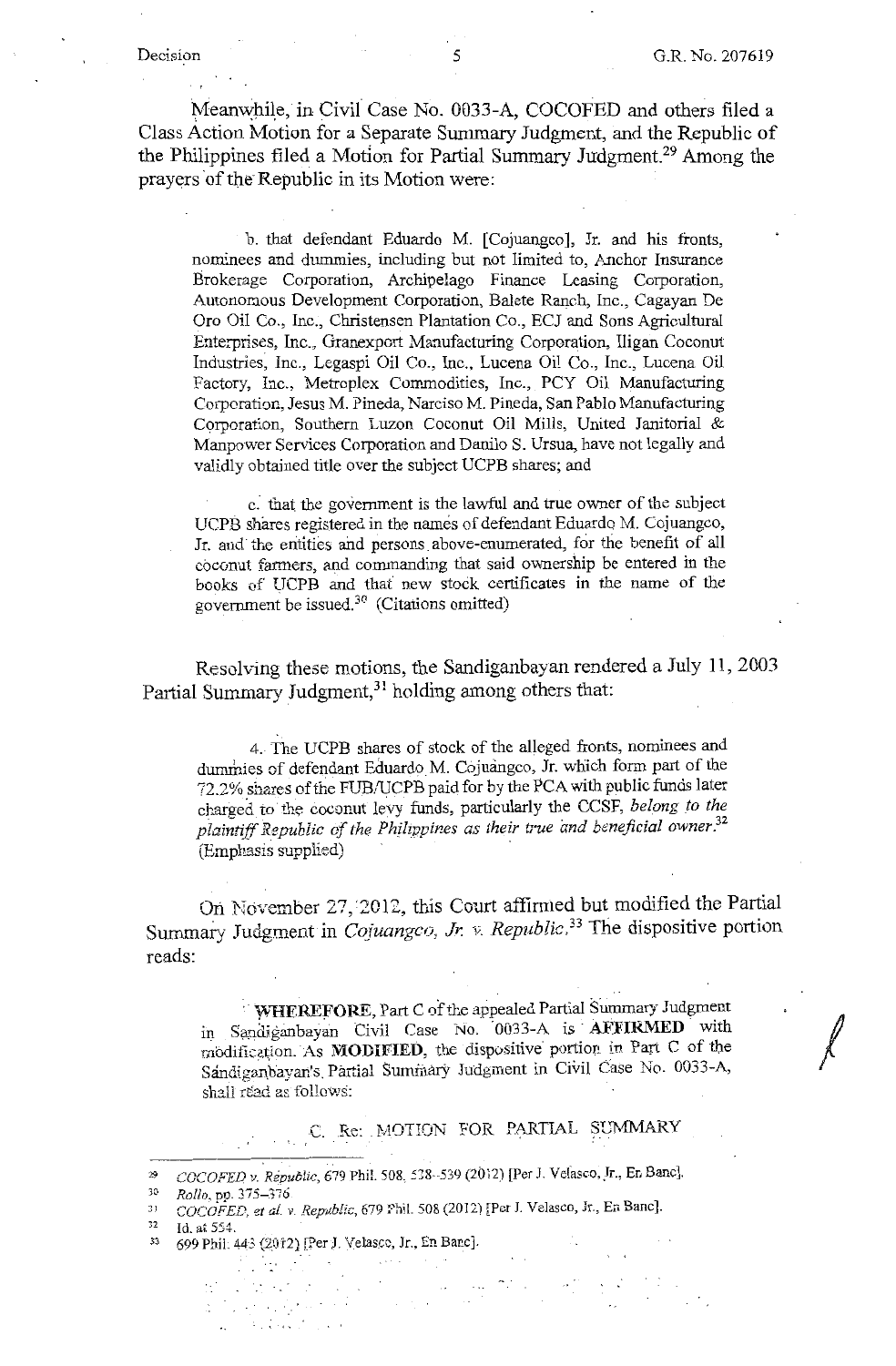JUDGMENT (RE: EDUARDO M. COJUANGCO, JR.) dated September 18, 2002 filed by Plaintiff.  $\cdot$ 

> 1. Sec. 1 of P.D. No. 755 did not validate the Agreement between PCA and defendant Eduardo M. Cojuangco, Jr. dated May 25, 1975 nor did it give the Agreement the binding force of a law because of the nonpublication of the said Agreement.

2. The Agreement between PCA and defendant Eduardo M. Cojuangco, Jr. dated May 25, 1975 is a valid contract for having the requisite consideration under Article 1318 of tbe Civil Code.

3. The transfer by PCA to defendant Eduardo M. Cojuangco, Jr. of 14,400 shares of stock of FUB (later UCPB) from tbe "Option Shares" and tbe additional FUB shares subscribed and paid by PCA, consisting of

> a. Fifteen Thousand Eight Hundred Eighty-Four (15,884) shares out of tbe authorized but unissued shares of tbe bank, subscribed and paid by PCA;

> b. Sixty Four Thousand Nine Hundred Eighty (64,980) shares of the increased capital stock subscribed and paid by PCA; and

c. Stock dividends declared pursuant to paragraph 5 and paragraph 11  $(iv)$  (d) of the PCA-Cojuangco Agreement dated May 25, 1975 or the so-called "Cojuangco-UCPB shares"

is declared unconstitutional, hence null and void.

4. The above-mentioned shares of stock of the FUB/UCPB transferred to defendant Cojuangco are hereby declared conclusively owned. by the Republic of the Philippines to be used only for the benefit of all coconut farmers and.for the development of the coconut industry, and ordered reconveyed to the Government.

5. The UCPB shares of stock of the alleged fronts, nominees and dummies of

 $\int$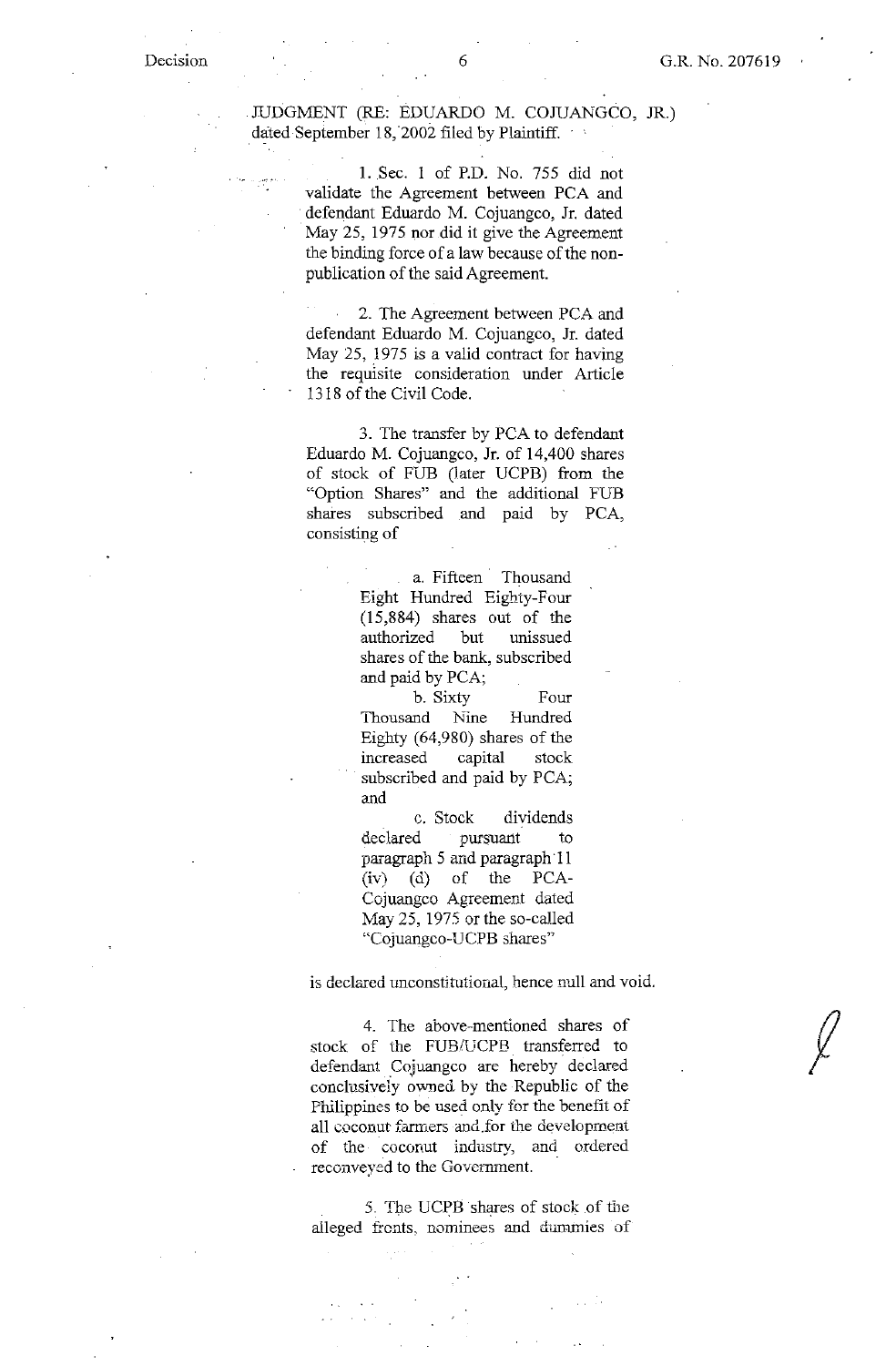defendant Eduardo M. Cojuangco, Jr. which form part of\_ the 72.2% shares of the FUB/UCPB paid for by the PCA with public funds later charged to the coconut levy funds, particularly the CCSF, belong to the plaintiff Republic of the Philippines as their true and beneficial owner.

Accordingly, the instant petition is hereby **DENIED.** 

Costs against petitioner Cojuangco.

**SO ORDERED.<sup>34</sup>**(Emphasis in the original)

Meanwhile, upon reconsideration, the Sandiganbayan reversed its June. 9, 2011 Decision and reinstated the sequestration orders in a December 21, 2012 Resolution.<sup>35</sup> Its dispositive portion reads:

WHEREFORE, in light of all the foregoing, respondent PCGG's Motion for Reconsideration, dated July 5, 2011, is **GRANTED.**  Accordingly, Writ of Sequestration Order No. 86-0089, dated May 9, 1986, and Writ of Sequestration Order No. 86-0216, dated June 6, 1986, are hereby **RESTORED.** -

SO ORDERED. $36$  (Emphasis in the original)

The Sandiganbayan applied this Court's Decision in *Republic v. COCOFED<sup>37</sup>*and the modified Partial Summary Judgment in *Cojuangco, Jr.. <sup>38</sup>*It held that the United Coconut Planters Bank shares held by ECJ and Sons, et al. were part of the ill-gotten properties in Civil Case No. 0033-A.39

To the.Sandiganbayan, this Court's pronouncement in *COCOFED* that the United Coconut Planters Bank sequestered shares were public in nature settled all issues on the validity of the sequestration orders. Moreover, if the sequestration orders were to be lifted, this would be detrimental to the government's right to vote the sequestered shares.<sup>40</sup>

On June 17, 2013, the Sandiganbayan issued a Resolution<sup>41</sup> denying ECJ and Sons. et aL' s Motion for Reconsideration. It held that *Cojuangco, Jr.*  and *COCOFED* applied to ECJ and Sons, et al.'s shares in United Coconut Planters Bank.<sup>42</sup> COCOFED particularly affirmed the public nature of all

<sup>34</sup> Id. at 511-512.<br><sup>35</sup> *Rollo*, pp. 131-139.<br><sup>36</sup> Mest 138-139.

<sup>36</sup> **ld. at 13-8-139.** .

<sup>37 423</sup> Phil. 735 (2001) [Per J. Panganiban, En Banc]:

<sup>38</sup>**699 Phil. 44.3 (2011) [Per J. Velasco, Jr., Er Banc].** 

<sup>39</sup> *Rollo,* **pp. 137-138.** 

 $^{40}$  Id. at  $137$ .<br><sup>41</sup> Id. at 140, 1

 $^{41}$  Id. at 140-146.<br>
<sup>42</sup> Id. at 142.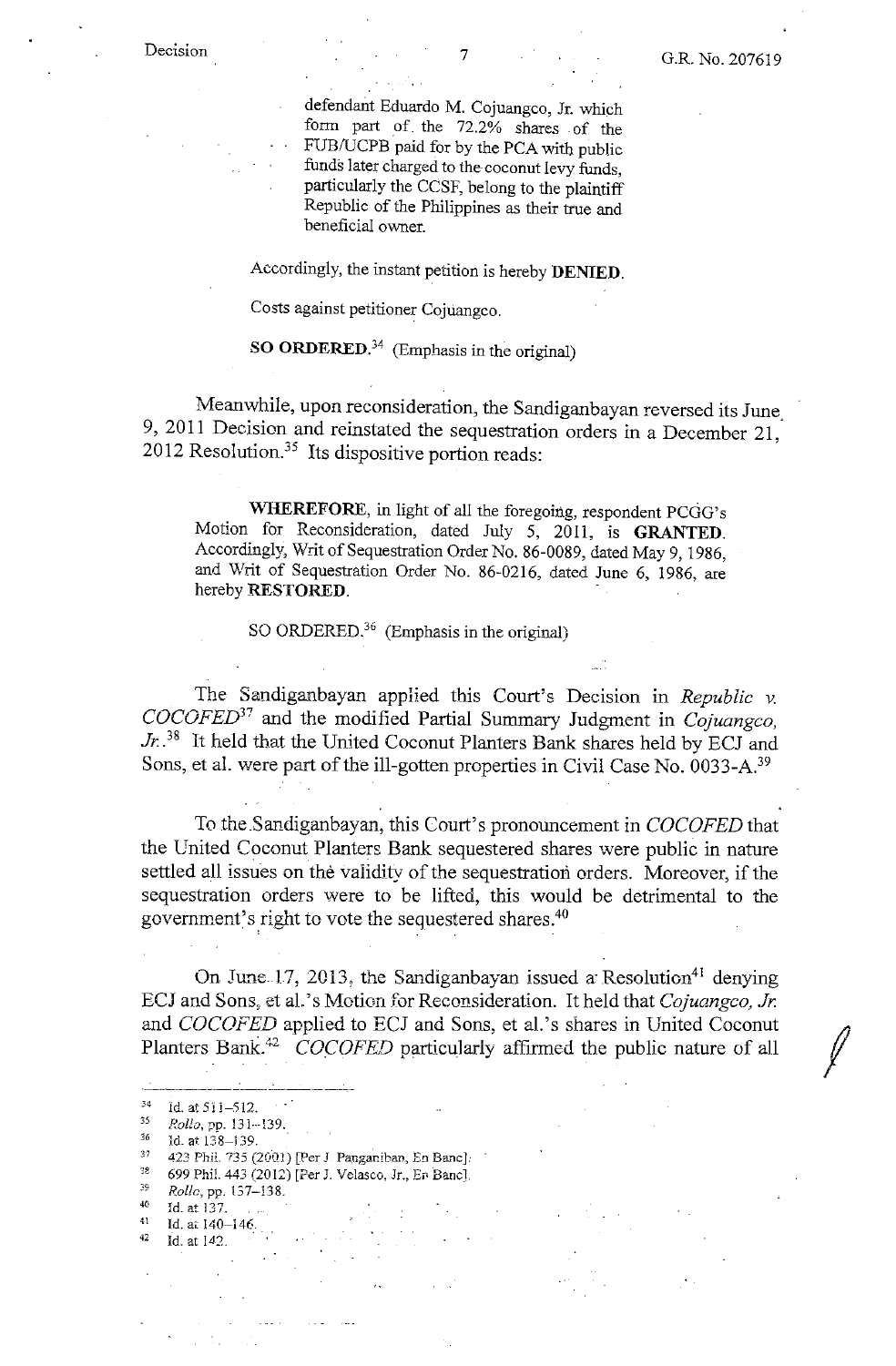United Coconut Planters Bank shares subject of Civil Cases No. 0033-A, 0033-B, and 0033-F, which included those held by ECJ and Sons, et al.<sup>43</sup> According to the Sandiganbayan, if ECJ and Sons, et al. were not truly covered by the 72.2% as stated in the Partial Summary Judgment, they should have presented their evidence in Civil Case No. 0033-A.<sup>44</sup>

On August 8, 2013, after having moved for extension,<sup>45</sup> ECJ and Sons, et al. filed before this Court a Petition for Review on Certiorari.46

Petitioners argue that the Sandiganbayan erred when it restored the writs of sequestration. They say it should not have considered *COCOFED*  and *Cojuangco, Jr.* because these cases did not involve petitioners' shares.<sup>47</sup>

First, petitioners claim that the issue on whether property is ill-gotten wealth is a question of fact, which the Sandiganbayan had allegedly resolved in its June 9, .2011 Decision, based on the evidence presented during the proceedings. On the other hand, *COCOFED* and *Cojuangco, Jr.* were not part of the evidence presented.48

Second, they claim that their United Coconut Planters Bank shares were not part of the 72.2% mentioned in *COCO FED* and *Cojuangco, Jr.* They point out that they were not parties to either case, and that the shares mentioned there pertained only to the respondents in each case.<sup>49</sup> To them, the 72.2% involved shares that the Philippine Coconut Authority acquired from Eduardo Cojuangco, Jr., of which the Philippine Coconut Authority then transferred 64.98% to COCOFED coconut farmers and  $7.22\%$  to Cojuangco, Jr.<sup>50</sup>

Third, they claim that they were not impleaded as defendants in Civil Case No. 0033-A, and thus, cannot be bound by the Partial Summary Judgment.<sup>51</sup>

Petitioners present a certification issued by the corporate secretary of the United Coconut Planters Bank, stating that their shares "do not appear to have been 'acquired from the Philippine Coconut Authority but from the remaining 27.8% or any subsequent issuance of shares by the bank[.]"52 They say that the certification must be given weight because it is an entry in an official record under Rule 130, Section 44 of the Rules of Court, as a

*50* **ld.·at72-73 ..**  $\frac{51}{32}$  id. at 70. 52 Id. at 74.

 $43$  Id. at  $143-144$ .  $44$  <sup>4</sup>ld. at 145. 45 Id. at  $3-7$ .<br>
46 Id. at  $18-8.5$ . 47 Id. at 37.<br>
48 Id. at 60-62. Id. at  $63-65$ .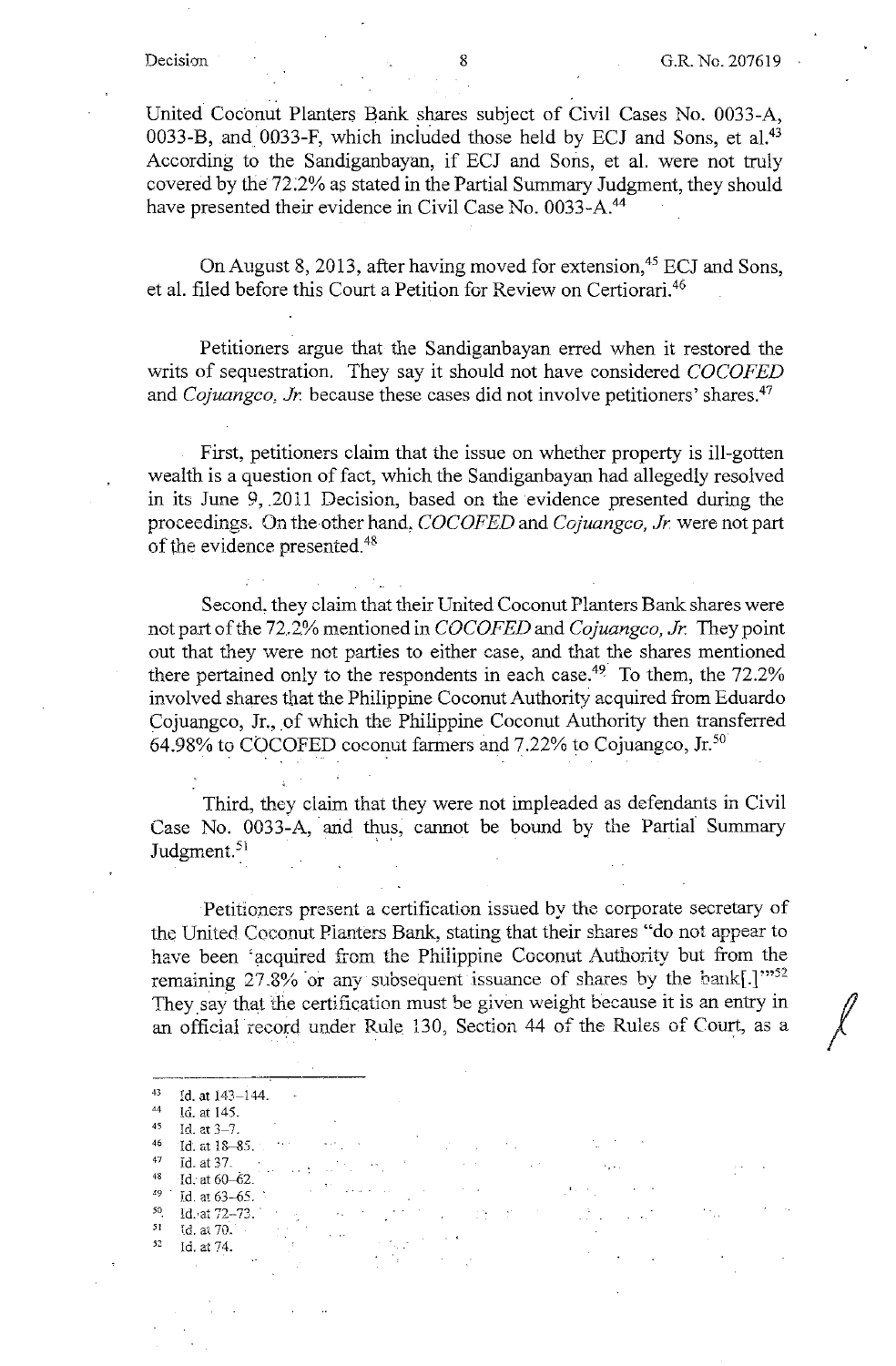corporate secretary is obliged by law to keep the books of a corporation. 53

In its Comment,<sup>54</sup> respondent Presidential Commission on Good Government argues that the Sandiganbayan correctly applied *Republic v. COCOFED, et al.* and *Cojuangco, Jr. v. Republic. <sup>55</sup>*

First, it claims that the Partial Summary Judgment in Civil Case No. 0033-A, which was affirmed with modification in *Cojuangco, Jr.,* covers those stock shares held by "alleged fronts, nominees and dummies"<sup>56</sup> of Eduardo Cojuangco, Jr., which expressly included petitioners. To respondent, this case is intertwined with Civil Case No. 0033-A; thus, the affirmation of the Partial Summary Judgment settled all issues relating to the nature of petitioners' shares in United Coconut Planters Bank.57

Second, respondent argues that contrary to petitioners' claim, it has been settled that there was no need to implead firms which were merely the res of the actions in ill-gotten wealth cases.<sup>58</sup>

Third, respondent claims that the certification issued by the corporate secretary of the United Coconut Planters Bank should not be given credence. It says that the certification was neither presented nor formally offered before, the Sandiganbayan, and should be considered hearsay evidence. It then points out that petitioners never presented evidence to explain how they acquired their shares of stock, and that their arguments have been rendered moot by *Cojuangco, Jr.* <sup>59</sup>

In their Reply,<sup>60</sup> petitioners claim that the Sandiganbayan did not rule in Civil Case No. 0033-A that their shares were ill-gotten. They reiterate that they were not parties to Civil Case No. 0033-A, were not mentioned in 1he dispositive portions of the Partial Summary Judgment, *COCOFED*, and *Cojuangco, Jr.*, and that their shares were not part of the 72.2%.<sup>61</sup>

The issues to be resolved in this case are:

First, whether or not petitioners ECJ and Sons Agricultural Enterprises, et al. may be bound by the rulings in *Republic v. COCOFED* and *Cojuangco*, *Jr. v. Republic* despite not being impleaded in these cases;

 $\frac{1}{2}$  ,  $\frac{1}{2}$  ,  $\frac{1}{2}$  ,  $\frac{1}{2}$  ,  $\frac{1}{2}$ 

 $^{59}$  1d. at 402.<br><sup>60</sup> 1d. at 415

 $\label{eq:2.1} \sum_{i=1}^n \left\{ \frac{1}{\|x_i\|^2} \sum_{i=1}^n \left\{ \frac{1}{\|x_i\|^2} \right\} \leq \frac{1}{\|x_i\|^2} \sum_{i=1}^n \left\{ \frac{1}{\|x_i\|^2} \right\} \leq \frac{1}{\|x_i\|^2} \sum_{i=1}^n \left\{ \frac{1}{\|x_i\|^2} \right\} \leq \frac{1}{\|x_i\|^2} \sum_{i=1}^n \left\{ \frac{1}{\|x_i\|^2} \right\} \leq \frac{1}{\|x_i\|^2} \$ **Contractor** 

<sup>53</sup> **Id. at 76-79.** 

 $\frac{54}{55}$  Id. at 369-408.<br> **Id.** at 383.<br>  $\frac{55}{56}$  Id. at 325.

sr:; **Id. at** *385.* 

 $^{57}$  Id. at  $385-386$ .

<sup>5</sup>  $\begin{array}{r} 58 \text{} \quad \text{Id.} \text{ at } 398-401. \\ 59 \quad \text{Id.} \text{ at } 400. \end{array}$ 

<sup>60</sup>**Id. at 415-44'1/':** 

 $\frac{51}{1}$  **Id. at 429-438.** *I*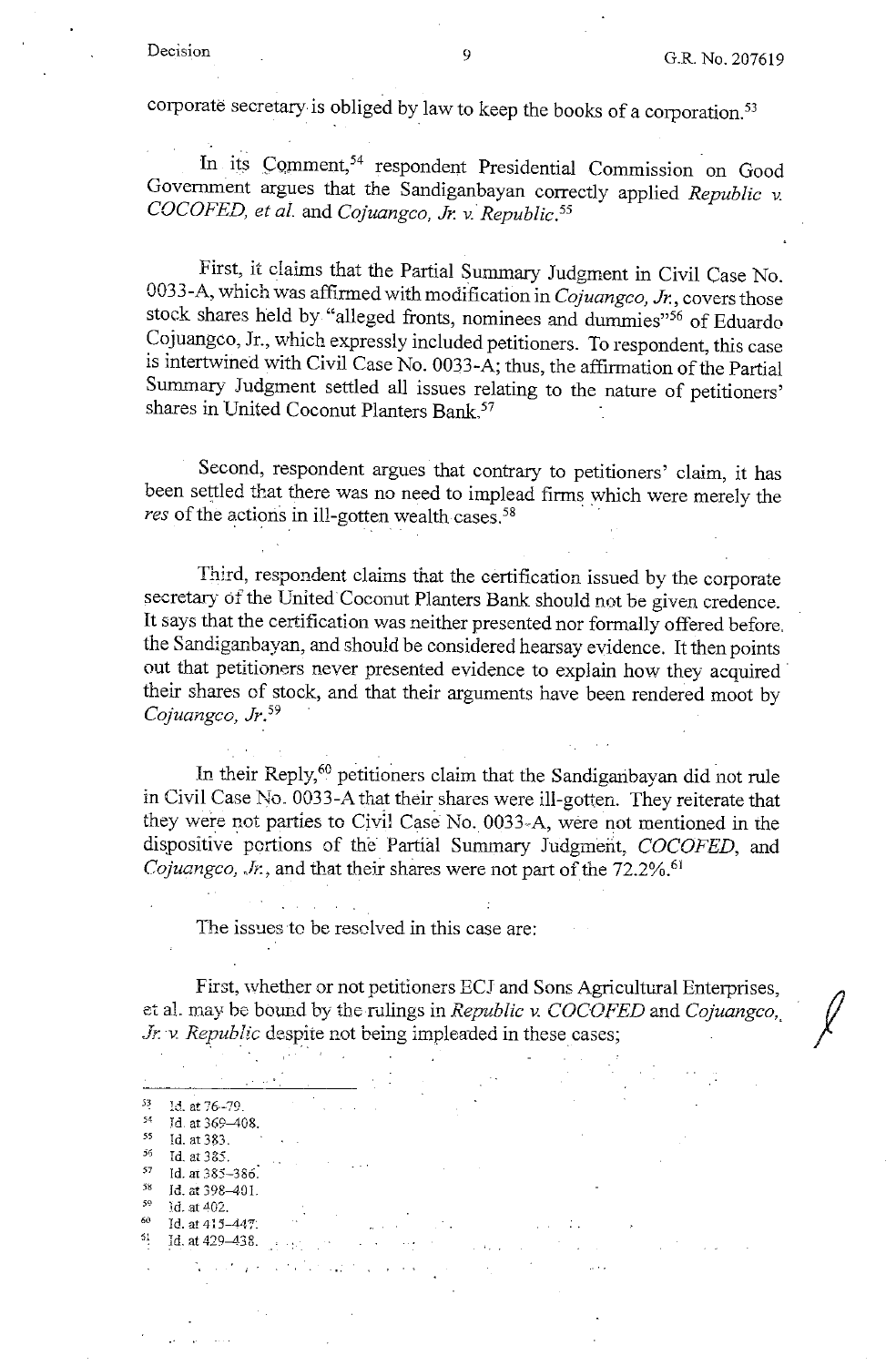Second, whether or not the nature of petitioners ECJ and Sons Agricultural Enterprises, et al.'s shares of stock in United Coconut Planters Bank were settled\_ in *Republic v. COCOFED* and *Cojuangco, Jr. v. Republic;*  and

Finaily, whether or not the Sandiganbayan correctly restored the writs of sequestration over petitioners ECJ and Sons Agricultural Enterprises, et ai. 's shares of stock in United Coconut Planters Bank.

We partially grant this Petition.

Sequestration is an extraordinary remedy<sup>62</sup> designed to control or possess properties to prevent their destruction, concealment, or dissipation, and to preserve them until the final disposition of the case.<sup>63</sup>

Under the Civil Code, sequestration takes place "when an attachment or seizure of property in litigation is ordered."<sup>64</sup> It covers both movables and immovables.<sup>65</sup> In Presidential Decree No. 1834, sequestration of "mass media facilities, firearms and explosives, and all other instruments, equipment or tools used" was a consequence imposed upon persons convicted of giving aid and comfort to perpetrators of rebellion and sedition.<sup>66</sup>

The Anti-Subversion Law of 1981 then authorized the sequestration of properties of any natural or juridical person engaged in subversive activities against the government:

SECTION 8. The sequestration of the property of any. person, natural or juridical, engaged in subversive activities against the Government and its duly constituted authorities, is hereby authorized, in accordance with implementing rules and regulations as may be issued by the Secretary of National Defense.

As used herein, the term "sequester" and "sequestration" shall mean the seizure of private property or assets in the hands of any person or entity in order to prevent the utilization, transfer or conveyance of the same for purposes inimical to national security, or when necessary to protect the interest of the Government or any of its instrumentalities. It shall include the taking over and assumption of the management, control and operation of the private property or assets seized. $67$ 

- 
- 65 CIVIL CODE, art. 2006, 66 Presidential Decree No. 1834 (1981), sec. 7.<br><sup>67</sup> Presidential Decree No. 1835 (1981), sec. 8.
- 

<sup>&</sup>lt;sup>62</sup> Republic v. Sandiganbayan (Second Division), 639 Phil. 17 (2010) [Per J. Abad, Second Division].<br><sup>63</sup> Bataan Shipyard and Engineering Co., Inc. v. Presidential Commission on Good Government, 234 Phil. 180 (1987) [Per J. Narvasa; En Banc].

CIVIL CODE, art. 2005.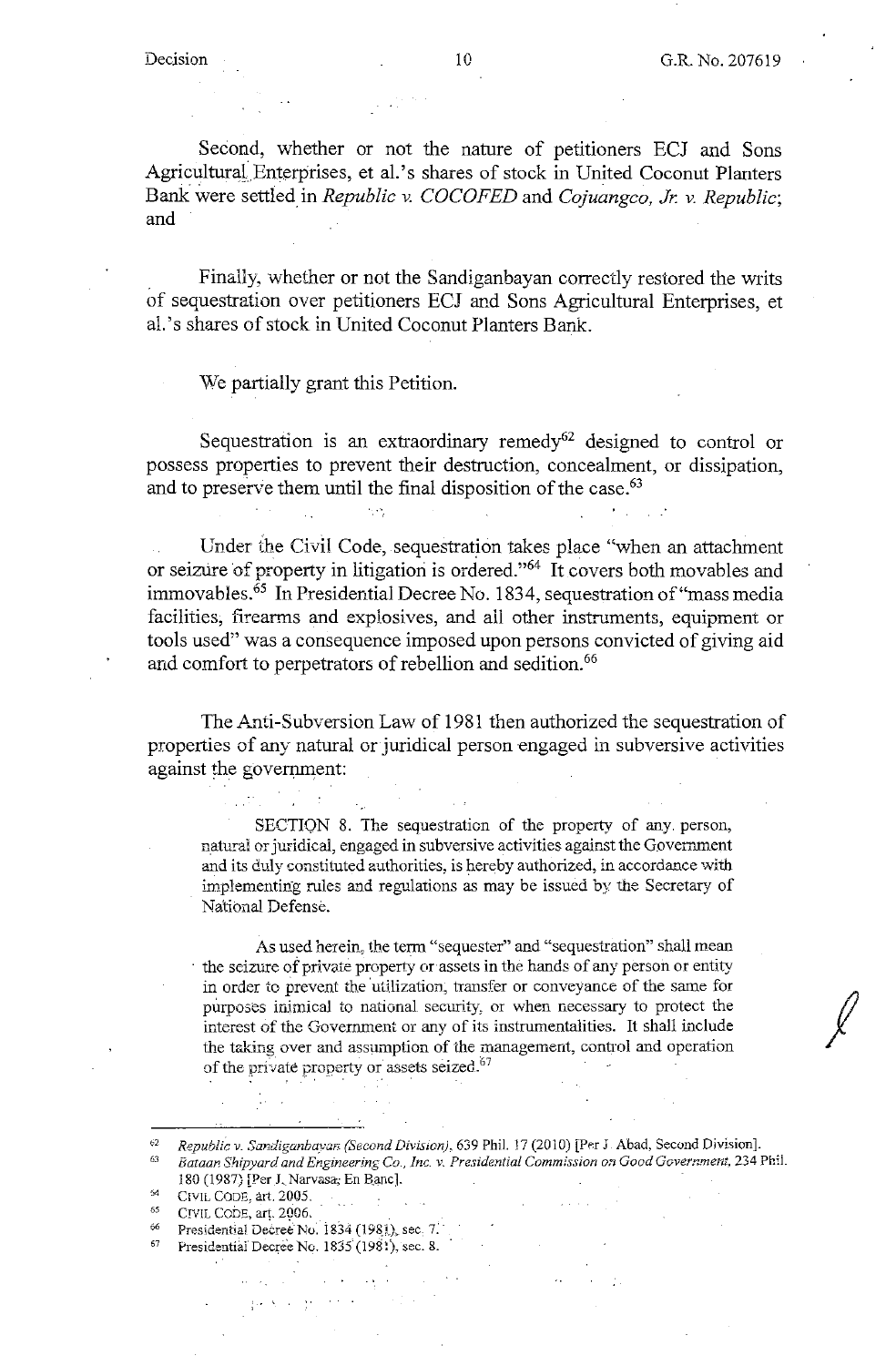Executive Order No. 1, series of 1986, created the Presidential Commission on Gooq Government, which was tasked to recover ill-gotten wealth accumulated by "former President Ferdinand E. Marcos, his immediate family, relatives, subordinates and close associates, whether located in the Philippines or abroad."<sup>68</sup>

Recovery includes the "sequestration of all business enterprises and entities owned or controlled by them":

SECTION 2. The [Presidential Commission on Good Government] shall be charged with the task of assisting the President in regard to the foliowing matters:

(a) The recovery of all ill-gotten wealth accumulated by former President Ferdinand E. Marcos, his immediate family, relatives, subordinates and close associates, whether located in the Philippines or abroad, *including the takeover or sequestration of all business enterprises and entities owned or controlled by them, during his administration, directly or through nominees,* by taking undue advantage of their public office and/or using their powers, authority, influence, connections er relationship. (Emphasis supplied)

Likewise, Proclamation No. 3, the 1986 Provisional Constitution, mandated the president to prioritize, among others, measures to "[r]ecover illgotten properties amassed by the leaders and supporters of the previous regime and protect the interest of the people through orders of sequestration or freezing of assets of accounts[.]"69

Under the Presidential Commission on Good Government Rules and Regulations Implementing Executive Orders Nos. I and 2; sequestration is the "taking into custody or placing under the Commission's control or possessionany asset, fund or other property, as well as relevant records, papers and documents, in order to prevent their concealment, destruction, impairment or dissipation pending determination of the question whether the said asset, fund or property is ill-gotten wealth under Executive Orders Nos. 1 and 2."70 Sequestration excludes taking over business operations, unless national interest or exigencies required it.<sup>71</sup>

In Bataan Shipyard & Engineering Company, Inc. v. Presidential *Commission on Good Government:<sup>72</sup>* 

.By the clear terms of the law, the power of the PCGG to sequester

<sup>58</sup> Executive Order No. 1 (1986); sec. 2(a):

 $\mathcal{L}^{\text{max}}$ 

*Proclamation No. 3 (1986), art. II, sec. 1(d).* 

**7** <sup>70</sup> Presidential Commission on Good Government Ruies and Regulations (1986), sec. 1(B).<br><sup>71</sup> Id.

- 
- .-, 234 Phi!. 180 *(* 1987) [Ped. Narvasa. En Banc].

 $\mathcal{N}_{\text{max}}$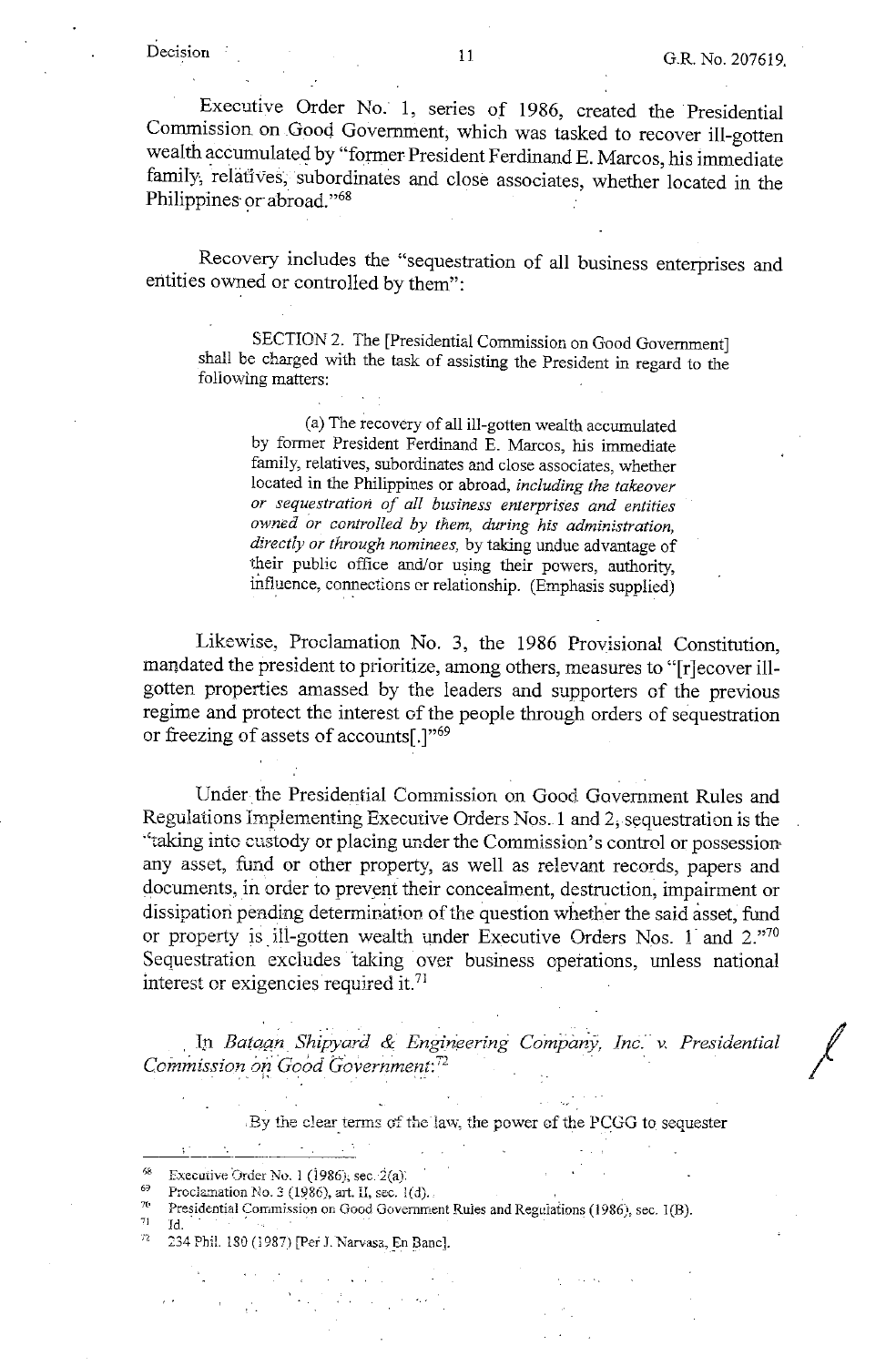property claimed to be "ill-gotten" means to place or cause to be placed under its possession or control said property, or any building or office wherein any such property and any records pertaining thereto may be found, including "business enterprises and entities,"  $-$  for the purpose of preventing the destruction, concealment or dissipation of, and otherwise conserving and preserving, the same — until it can be determined through appropriate judicial proceedings, whether the property was in truth "illgotten," i.e., acquired through or as a result of improper or illegal use of or the conversion of funds belonging to the Government or any of its branches, instruinentalities, enterprises, banks or financial institutions, or by taking undue advantage of official position, authority, relationship, connection or influence, resulting in unjust enrichment of the ostensible owner and grave damage and prejudice to the State. And this, too, is the sense in which the term is commonly understood in other jurisdictions.<sup>73</sup>

A sequestration order is premised on a *prima facie* case<sup>74</sup> that the properties sought to be sequestered were ill-gotten wealth, based on evidence presented when the writ of sequestration was issued. 75

Sequestration does not entitle the party on whose behalf the writ is granted-the · conservator-to exercise ownership over the . sequestered properties. In *Bataan Shipyard:* 

One thing is certain, and should be stated at the outset: the PCGG cannot . exercise acts of dominion over property sequestered, frozen or provisionally taken over. As already earlier stressed with no little insistence, the act of sequestration; freezing or provisional takeover of property does not import or bring about a divestment of title over said . property; does not make the PCGG the owner thereof. In relation to the property sequestered, frozen or provisionally taken over, the PCGG is a conservator, not an owner. Therefore, it can not perform acts of strict ownership; and this is specially true in the situations contemplated by the sequestration rules where, unlike cases of receivership, for example, no court exercises effective supervision or can upon due application and hearing, grant authority for the performance of acts of dominion.<sup>76</sup>

\Vhere the properties sequestered are stock shares, acts of ownership, among which is the right to vote those shares, may only be exercised by the conservator if it is proved that: first, there is *prima facie* evidence that the shares are ill-gotten; and second, if there is an imminent danger of their dissipation:

At the outset, it is necessary to restate the general rule that the registered owner of the shares of a corporation exercises the right and the privilege of voting. This principie applies even to shares that are

<sup>7~</sup> **Id. at 207.** ·

 $74$  CONST., art. XVIII, sec. 26.

*<sup>5</sup>Preside71tiai Commission* **Dn** *Govd Governirient v. Tan,* **564 Phil. 4-26 (2007) [Per J. Sar..dovai-Gutierrez,** 

<sup>·</sup> **First Divisior,** \ 76 · *Bataan Shipyard & F.J.!gin.eering Co., Inc. v. Preside.'1.hal Comm.issio.v:, on Good Government,* **234 PhiL**  180, 233-234 (1987) [Per J. Narvasa, En Barc].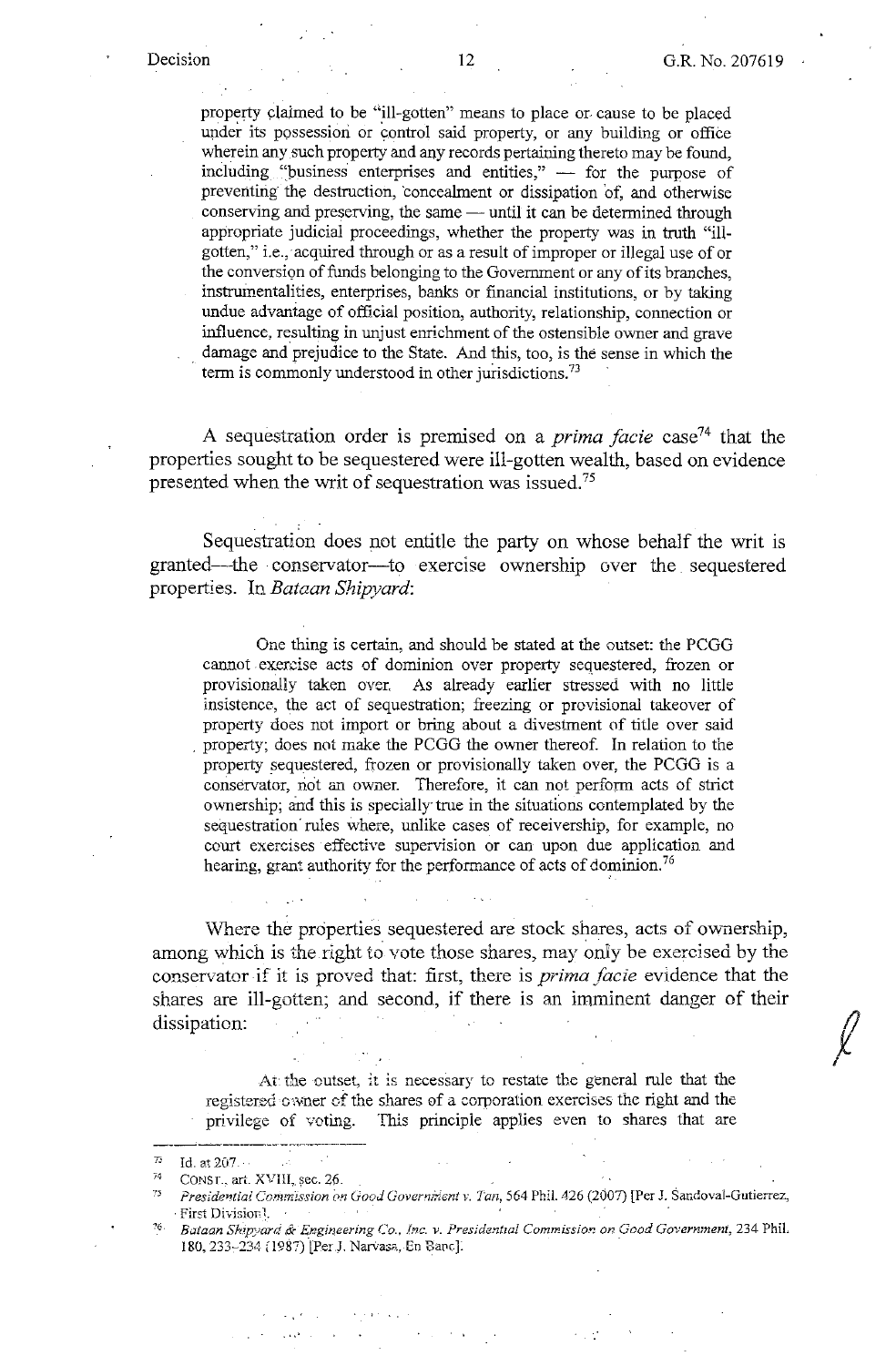$\frac{1}{2}$  .  $\frac{1}{2}$  .  $\frac{1}{2}$ 

sequestered by the government, over which the PCGG as a mere conservator cannot, as. a general rule, exercise acts· of dominion. On the other hand, it is authorized to vote these sequestered shares registered in the names of private persons and acquired with allegedly ill-gotten wealth, if it is able to satisfy the two-tiered test devised by the Court in Cojuangco v. Calpo and PCGG v. Cojuangco Jr., as follows:

(1) Is there prima facie evidence showing that the said shares are illgotten and thus belong to the State?

(2) Is there an imminent danger of dissipation, thus necessitating their continued sequestration and voting by the PCGG, while the main issue is pending with the Sandiganbayan?

From the foregoing general principle, the Court in Baseco v. PCGG (hereinafter "Baseco") and Cojuangco Jr. v. Roxas ("Cojuangco-Roxas") has provided two clear "public character" exceptions under which the government is granted the authority to vote the shares:

 $(1)$  Where government shares are taken over by private persons or entities who/which registered them in their own names, and

(2) Where the capitalization or shares that were acquired with public funds somehow landed in private hands.

The exceptions are based on the common-sense principle that legal fiction must yield to truth; that public property registered in the names of non-owners is affected with trust relations; and that the prima facie beneficial owner should be given the privilege of enjoying the rights flowing from the *prima facie* fact of ownership.<sup>77</sup>

If a sequestration order is lifted, it does not mean that the sequestered properties are not ill-gotten, but only that the government may not act as the properties' conservator.<sup>78</sup>

Sequestration ends when a finai disposition has been made on the sequestered properties.<sup>79</sup> The final disposition involves a determination of whether the sequestered properties were ill-gotten in the appropriate judicial proceedings.<sup>80</sup> "Upon the final disposition of the sequestered properties, the sequestration is rendered *functus officio*."<sup>81</sup>

Here, petitioners contest the continuing sequestration of their United Coconut Planters Bank shares of stock due to an alleged lack of *prima facie* evidence to support the ciaim that they were ill-gotten.

and group and they

 $\sim 100$ 

 $\sim 10$ 

 $s_1$  Id. at 581.

 $\mathcal{L}^{\mathcal{A}}$  , and  $\mathcal{L}^{\mathcal{A}}$  , and  $\mathcal{L}^{\mathcal{A}}$  , and  $\mathcal{L}^{\mathcal{A}}$  , and  $\mathcal{L}^{\mathcal{A}}$ 

 $\sim 10^{-1}$  km

 $\label{eq:2} \mathcal{L}_{\text{G}}(\mathbf{r}) = \mathcal{L}_{\text{G}}(\mathbf{r}^{\text{H}}_{\text{G}}(\mathbf{r}^{\text{H}}_{\text{G}}(\mathbf{r}^{\text{H}}_{\text{G}}(\mathbf{r}^{\text{H}}_{\text{G}})))$ 

<sup>&</sup>lt;sup>77</sup> Republic v. COCOFED, 423 Phil. 735, 753–755 (2001) [Per J. Panganiban, En Banc].<br><sup>78</sup> Republic v. Sandiganbayan (Second Division), 639 Phil. 17 (2010) [Per J. Abad, Second Division].<br><sup>79</sup> Philippine Overseas Telecomm (2016) [Per J. Perez, Third Division].<br><sup>80</sup> Id. at 579 citing *Bdtaan Shipyard & Engineering Co., Inc. v. Presidential Commission on Good* 

Government, 234 Phil. 180 (1987) [Per J. Narvasa, En Banc].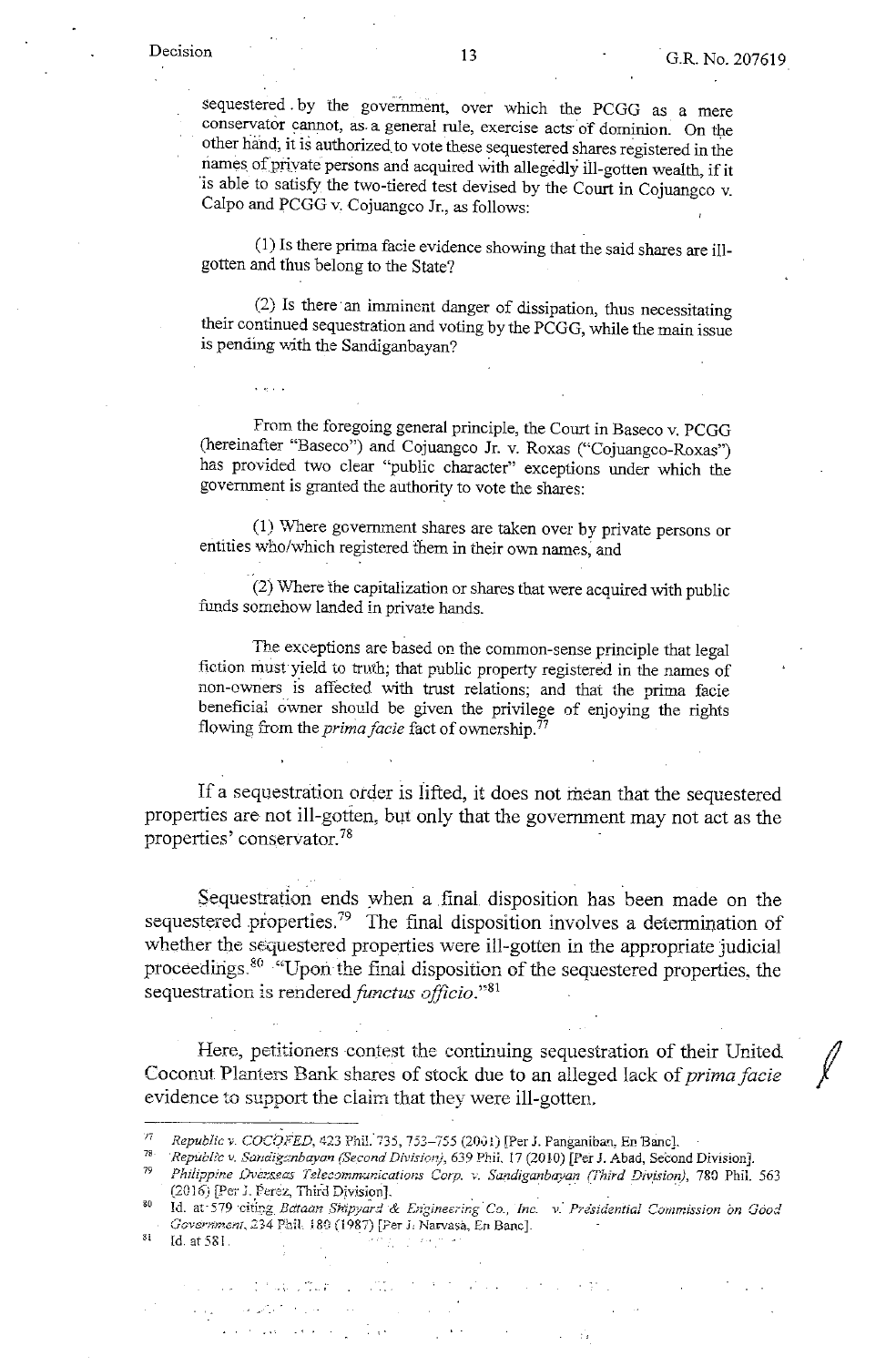· Notably, the Sandiganbayan found in its June 9, 2011 Decision that such *prima facie* evidence was nonexistent. However, this Court's promulgation of *Republic v. COCOFED82* and *Cojuangco, Jr. v. Republic83* led the Sandiganbayan to ultimately rule that the sequestration must continue.

*COCOFED* dealt with the issue of who may vote sequestered United Coconut Planters Bank shares during the pendency of Civil Case Nos. 0033- A, 0033-B, and 0033-F. In its December 21, 2012 Resolution, the Sandiganbayan held that *COCOFED* has settled the character of the sequestered United Coconut Planters Bank shares:

If the public character of the UCPB sequestered shares works to dispense with the determination of whether or not they are *prima facie* illgotten for purposes of establishing the government's right to vote these shares, then, by parity of reasoning, such a requirement becomes unnecessary too in testing the validity of the subject sequestration orders and the shares' sequestration. To the Court's mind, the judicial declaration as to the public character of the UCPB sequestered shares has settled all issues surrounding the strength and legitimacy of the sequestration orders, including the non-observance of the two-commissioner rule. After all, this rule is obviously intended to assure a collegial determination of the existence of a *prima facie* case, which still boils down to the issue of the *prima facie* ill-gotten nature of the sequestered shares.<sup>84</sup> (Citation omitted)

The Sandiganbayan's reliance on *COCOFED* is erroneous. In *COCOFED,.* this Court found that the *prima facie* public character of the sequestered shares was subject to the Sandiganbayan's final judgment in the pending cases. Its finding was limited only to determine who may vote these shares:

In sum, we hold that the Sandiganbayan committed grave abuse of discretion in grossly contradicting and effectively reversing existing jurisprudence, and in depriving the government of its right to vote the sequestered UCPB shares which are prirna facie public in character.

In making this ruling, we are in no way preempting the proceedings the Sandiganbayan may conduct or the final judgment it may promulgate in Civil Case Nos. 0033-A, 0033-B and 0033-F. Our determination here is merely *prima facie*, and should not bar the anti-graft court from making a final ruling, after proper trial and hearing, on the issues and prayers in the said civil cases, particularly in reference to the ownership of the subject shares.

We also lay down the caveat that, in declaring the coco levy funds to be prima facie public in character, we are not ruling in any final manner on their classification - whether they are general or trust or special funds

- 83 **699 Phil.\_'443 (2012.) [Perj. Vefa.sco, Jr., En Banc].**
- <sup>34</sup> Rollo, pp. 136-137.

<sup>82 423</sup> Phil. **735 (2001)** [Per J. Panganiban, En Banc].<br>83 500 Phil.  $AA3$  (2012) [Per J. Velasco, Jr. En Banc].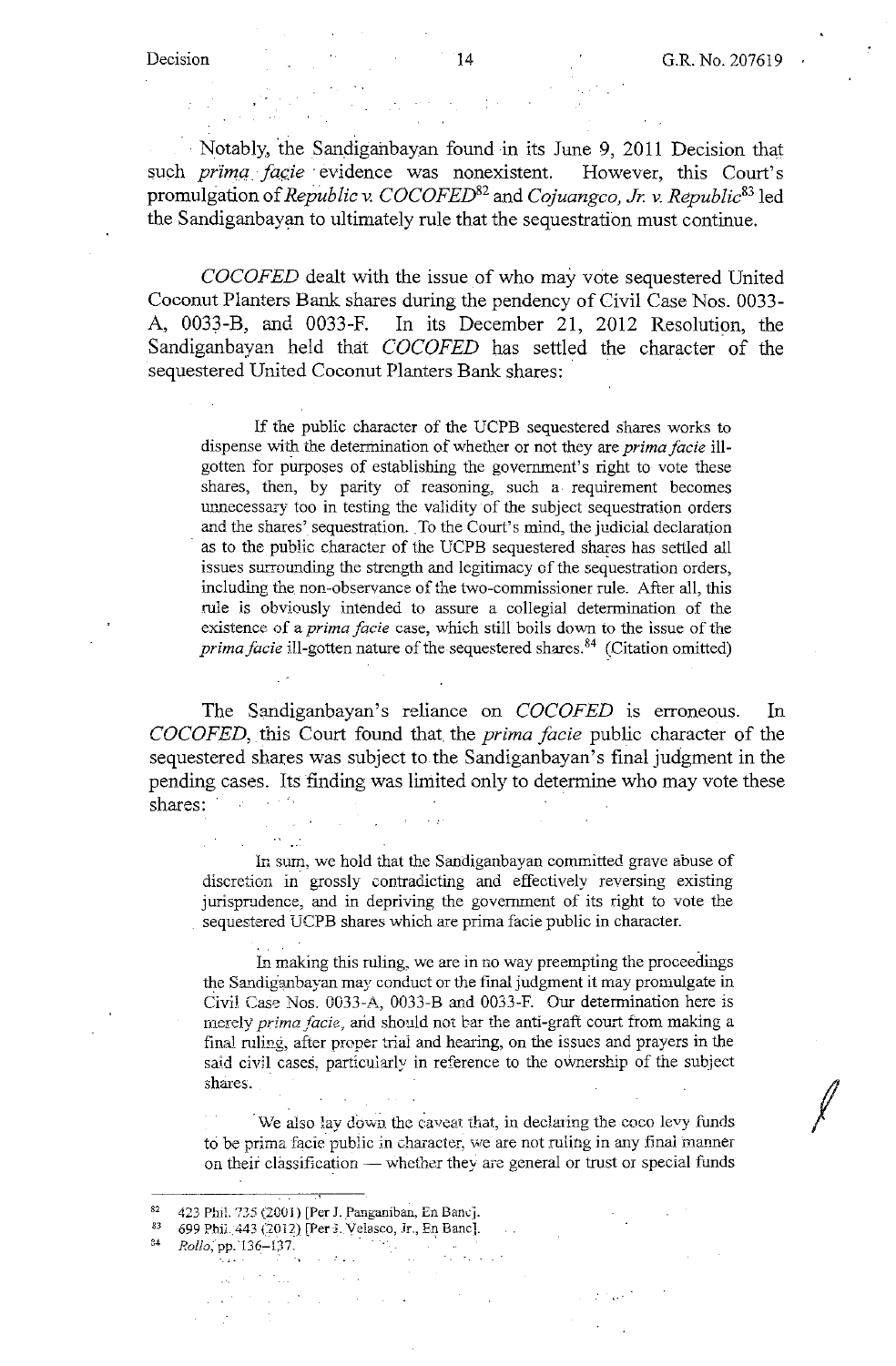$\ell$ 

- since such classification is not at issue here. *Suffice it to say that the public nature of the coco Ievy funds is decreed by the Court only for the*  . *purpose of determining the right ·to vote the shares, pending the final outcome of the said civil cases.* 

Neither are we resolving in the present case the question of whether the shares held by Respondent Cojuangco are, as he claims, the result of private enterprise. This factual matter should also be taken up in the final decision in the cited cases that are pending in the court a quo. Again suffice it to say that the only issue settled here is the right of PCGG to vote the sequestered shares, pending the final outcome of said cases.<sup>85</sup> (Emphasis supplied)

*COCOFED* did not settle all questions on the sequestration of petitioners' shares of stock, considering it only made a *prima facie* finding to resolve a particular issue. Otherwise, persons who did not participate in *COCOFED,* such as petitioners, would forever be precluded from raising other pertinent defenses and having the opportunity to contest whether the sequestration of their particular shares was valid, which they have the right to do.86 Had respondent timely invoked *COCOFED* in the Sandiganbayan when the Decision was promulgated in 2011, then the decade-long proceedings in this case could have been foreclosed. Yet, it did not.

Nonetheless, *Cojuangco, Jr.*, one of two cases which affirmed with modifications the Partial Summary Judgment issued by the Sandiganbayan in Civil Case No.  $0033-A$ ,  $87$  applies here.

At the outset, petitioners err in claiming that they cannot be bound by *Cojuangco, Jr.* because they were not impleaded in that case. This Court has settled that due to the nature of corporations or business enterprises, impleading those alleged to be repositories of ill-gotten wealth is not necessary for a comprehensive and effective judgment against them. As explained in *Republic v. Sandiganbayan (First Division):88* 

As regards . the sequestered corporations, the complaints in the actions thus brought all alleged that said entities were either the instruments or conduits for personal aggrandizement or the acquisition of ill-gotten wealth, or were the depositaries, or were themselves the fruits, of ill-gotten wealth. ln· other words, they were organized so that they could be used for improper, illegal and anomalous availment of financial or other advantage;

<sup>&</sup>lt;sup>85</sup> Republic v. COCOFED, 423 Phil. 735, 776–777 (2001) [Per J. Panganiban, En Banc].<br><sup>86</sup> Presidential Commission on Good Government v. Tan, 564 Phil. 426–447 (2007) [Per J. Sandoval-Guiterrez, First Division].

<sup>&</sup>lt;sup>87</sup> Three separate petitions were filed before this Court assailing the Partial Summary Judgment: (1) G.R. Nos. 177857-58 filed by COCOFED, Manuel V. Del Rosario, Domingo P. Espina, Salvador P. Ballares, Joselito A. Moraleda, Paz M. Yason, Vicente A. Cadiz, Cesaria De Luna Titular, and Raymundo C. De Villa; (2) G.R. No. 178193 filed by Danilo S. Ursua; and (3) G.R. No. 180705 filed by Eduardo **Cojuangco, Jr. The first PNo·Peti.ti.ons vvere consolidated, then resolved J.n** *COCO FED* **v.** *Republic,* **679**  Phil. 508 (2012) [Per J. Velasco; Jr., En Banc]. while G.R. No. 180705 was deconsolidated and resolved **in** *Cojucmgco ..* **\_J..-, v\_,** *Republic;,* **699\_· Phil. ¥3 (20 l ?) f Per;\_J. Velascq, Jr.\_, En Banc].** 

<sup>310</sup> Phil. 401 (1995) [Per C.J. Narvasa, En Banc].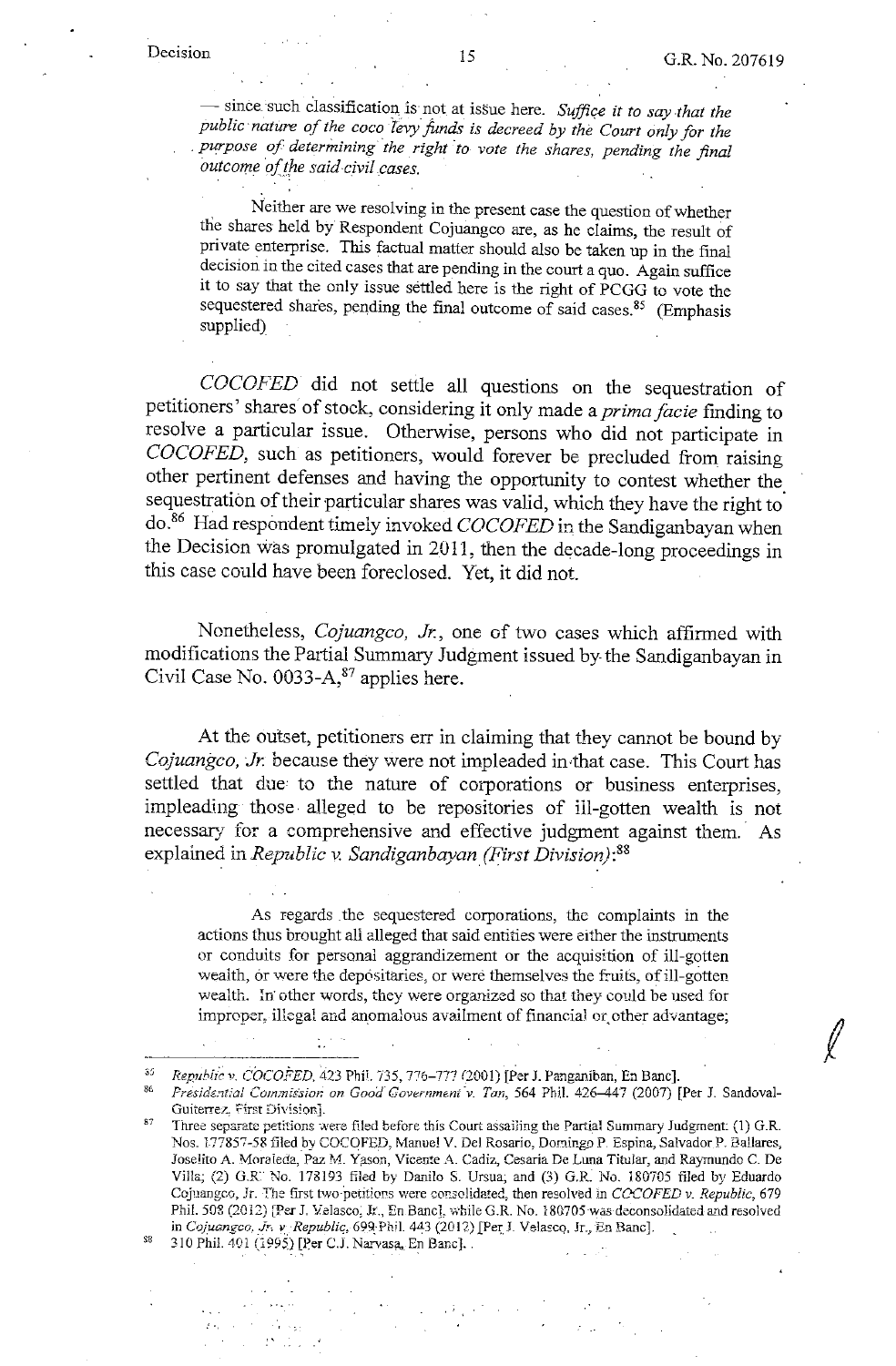or were formed or being operated or manipulated by public officers sub rosa, ot by private individuals, with the use of public funds or property or assets otherwise illegally acquired, or in breach of public trust or violation of fiduciary duty; or in the case of existing firms, that their stock had been purchased by or for public officers and their relatives, friends, and associates, with the use of public funds or illegally acquired money, or in violation oflaw or fiduciary duty, etc. Elsewise stated, following the classic pattern of a money-laundering operation, they were either sham, "shell" or "dummy" corporations serving as fraudulent devices or conduits for private gain of public officers and employees; or companies from which stock had been acquired, or firms into which capital had been infused, or shares of stock purchased, with the use of illegally acquired assets, and which therefore constituted the res: the thing or object treated of in the action.<sup>89</sup>

As narrated in *Republic* v. *Sandiganbayan (First Division),* petitioners were among the 242 corporations in which Eduardo Cojuangco, Jr. held shares of stock "allegedly constituting illegally acquired assets," as part of Civil Case No. 0033.90 Thus:

And as to corporations organized with ill-gotten wealth, but are not themselves guilty of misappropriation, fraud or other illicit conduct  $-$  in other words, the companies themselves are the object.or thing involved in the action, the *res* thereof — there is no need to implead them either. Indeed, their impleading is not proper on the strength alone of their having been formed with ill-gotten funds, absent any other particular wrongdoing on their part. The judgment may simply be directed against the shares of stock shown to have been issued in consideraticn of ill-gotten wealth.

Such showing of having been formed with, or having received illgotten funds, however strong or convincing, does not, without more, wairant identifying the corporations in question with the persons who formed or made use of them to give the color or appearance of lawful, innocent acquisition to illegally amassed wealth --- at the least, not so as place on the Government the *onus* of impleading the former together with the latter in actions to recover such wealth. Distinguished, in terms of juridical personality and legal culpability from their erring members or stockholders, said corporations are not themselves guilty of the sins of the latter, of the embezzlement, asportation, etc., that gave rise to the Government's cause of action for recovery: their creation or organization was merely the result of their members' (or stockholders') manipulations and maneuvers to conceal the illegal origins of the assets or monies invested therein. In this light, *they are simply the res in the actions for the recovery of illegally acquired wealth*, and there is, in principle, no cause of action against them and no ground to implead them as defendants in said actions.

The Government is, thus, not to be faulted for not making such corporations defendants in the actions referred to. It is even conceivable that had this been attempted, motions to dismiss would have lain to frustrate such attempts.  $91$  (Emphasis in the original)

1d. at 510-511.

<sup>89</sup>**Id. at 505-506.** · 90 **Jd. at 454.**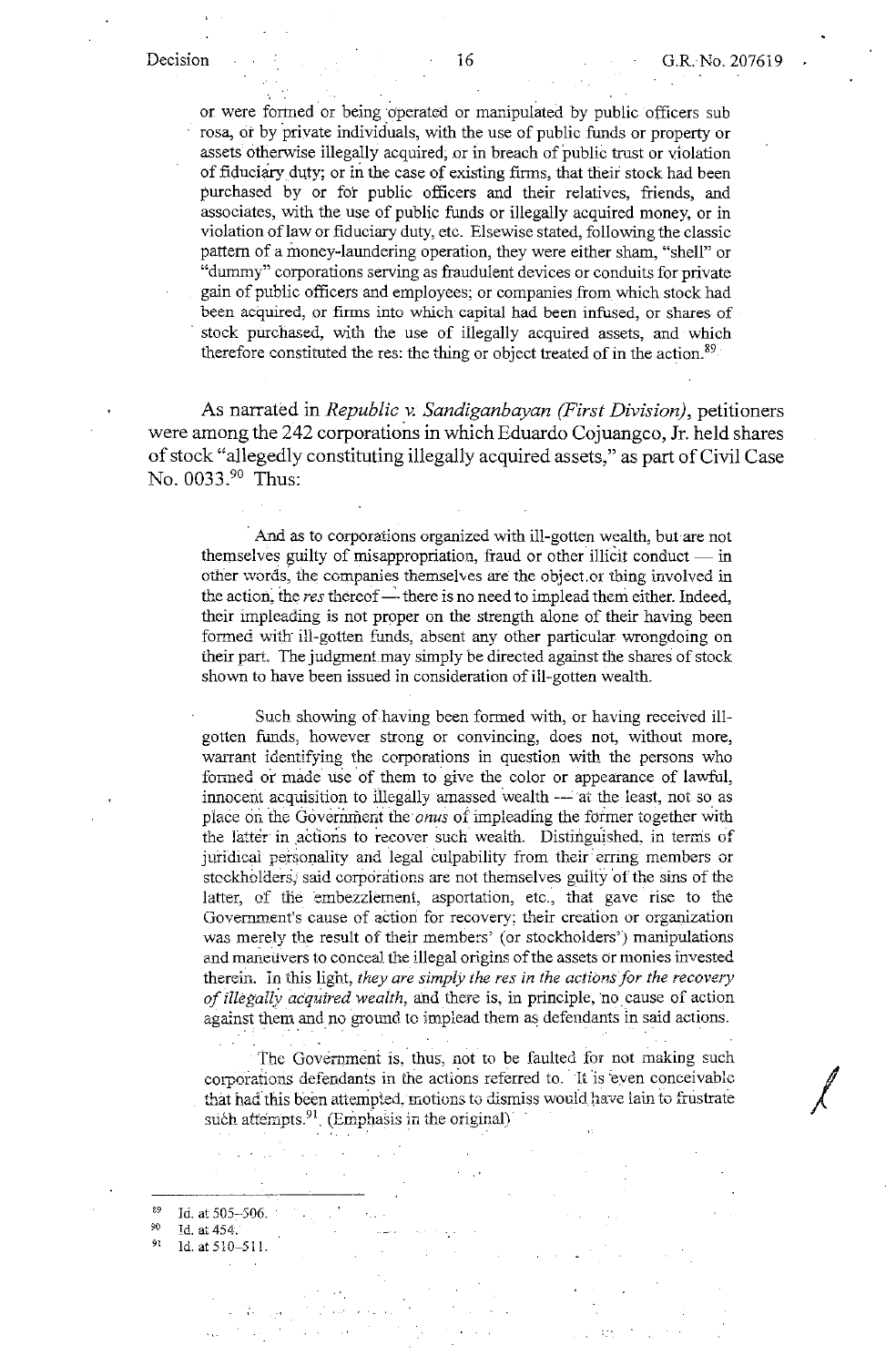In any case, they may be impleaded at any time during the pendency of the proceedings:

Even in those cases where it might reasonably be argued that the failure of the Government to implead the sequestered corporations as defendants is indeed a procedural aberration, as where said firms were allegedly used, and actively cooperated with the defendants, as instruments or conduits for conversion of public funds or property or illicit or fraudulent obtention of favored Government contracts, etc., slight reflection would nevertheless lead to the conclusion that the defect is not fatal, but one correctible under applicable adjective rules — e.g., Section 10, Rule 5 of the Rules of Court [ specifying the remedy of amendment during trial to authorize or to conform to the evidence 52 ]; Section 1, Rule 20 [governing] amendments before trial], in relation to the rule respecting the omission of so-called necessary or indispensable parties, set out in Section 11, Rule 3 of the Rules of Court. It is relevant in this context to advert to the old, familiar doctrines that the omission to implead such parties "is a mere technical defect which can be cured at any stage of the proceedings even after judgment"; and that, particularly in the case of indispensable parties, since their presence and participation is essential to the very life of the action, for without them no judgment may be rendered, amendments of the complaint in order to implead them should be freely allowed, even on appeal, in fact even after rendition of judgment by this Court, where if appears that the complaint otherwise indicates their identity and character as such indispensable parties.<sup>92</sup> (Citations omitted)

Here, as the Sandiganbayan observed, the Complaint in Civil Case No. 0033-A was subsequently amended to implead petitioners,<sup>93</sup> an act sanctioned. by *Republic* v. *Sandiganbayan (First Division).* Thus, petitioners cannot claim that they are not bound by the proceedings in Civil Case No. 0033-A, specifically all incidents relating to the Partial Summary Judgment.

Likewise, the Sandiganbayan correctly ruled that the United Coconut Planters Bank shares held by petitioners were included in Civil Case No. 0033-A. The dispositive portion of *Cojuangco, Jr.* reads in part:

5.. The UCPB shares of stock of.the alleged fronts, nominees and dummies of d\_efendant Eduardo M. Cojuangco, Jr. which form part of the 72.2% shares of the FUB/UCPB paid for by the PCA with public funds later charged to the coconut levy funds, particularly the CCSF, belong to the plaintiff Republic of the Philippines as their true and beneficial owner.<sup>94</sup>

Petitioners are among the "alleged fronts, nominees and dummies of defendant Eduardo M. Cojuangco, Jr."95 Thus, the shares of stock they heldare covered by *Cojuangco*; *Ir.* This Court's final and executory findings on the ownership of the shares cannot be overturned by a certificate issued by a

 $\sim 1000$  M  $_\odot$  ,  $\sim 100$ 

 $\sim 10^{11}$  m  $^{-1}$ 

 $\sim$ 

 $\frac{1}{2} \left( \left( \frac{1}{2} \sum_{i=1}^n \frac{1}{2} \left( \frac{1}{2} \sum_{i=1}^n \frac{1}{2} \left( \frac{1}{2} \sum_{i=1}^n \frac{1}{2} \right) \right) \right) - \frac{1}{2} \sum_{i=1}^n \frac{1}{2} \sum_{i=1}^n \frac{1}{2} \sum_{i=1}^n \frac{1}{2} \sum_{i=1}^n \frac{1}{2} \sum_{i=1}^n \frac{1}{2} \sum_{i=1}^n \frac{1}{2} \sum_{i=1}^n \frac{1}{2} \sum_{$ 

 $^{95}$   $\,$  Id.

<sup>92</sup> Id. at 511--513.<br><sup>93</sup> *Rollo, p. 127.*<br><sup>94</sup> *Cojuangco, Jr. v. Republic,* 699. Pbit: 443, 512 (2012) [Per J. Velasco, Jr., En Banc].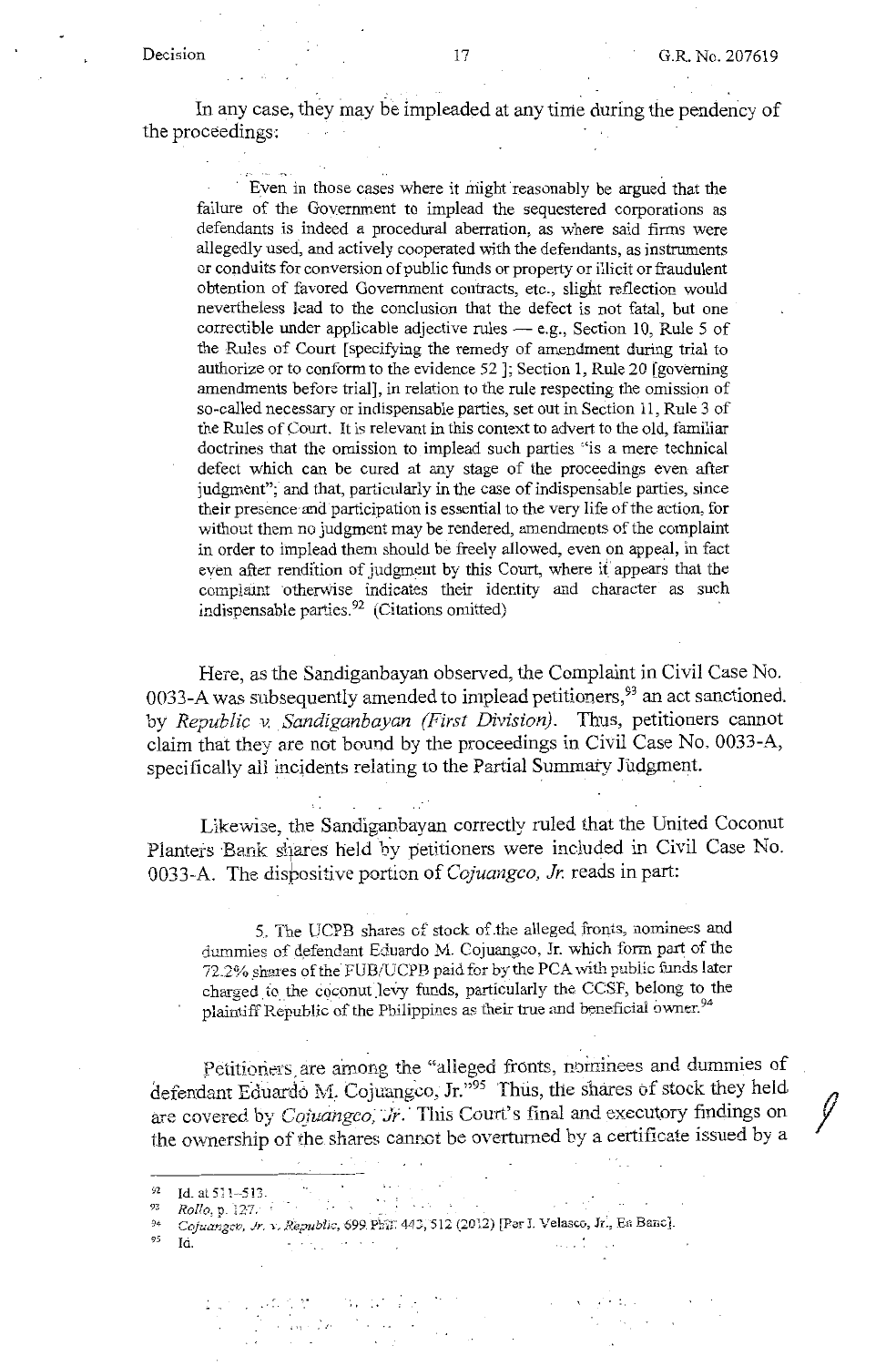bank official, especially. one that was neither presented during trial nor formally offered in evidence. As the Sandiganbayan discussed:

Petitioners contend that the phrase "which form part of the 72.2% shares of the FUB/UCPB" is a qualification for the "shares of stock of the alleged fronts, nominees and dummies of defendant Eduardo M. Cojuangco, Jr." to come within the ambit "belong to the plaintiff Republic of the Philippines as their true and beneficial owner". Thus, the Republic still has to prove that petitioners really form part of that 72.2%. With the Certification from UCPB's Corporate Secretary, petitioners further contend that their shares of stock were in actuality component of the 27.8% which did not originate from the coco levy funds.

The Court js not persuaded. To the Court's mind, the phrase ["]which form part of the 72.2% shares of the FUB/UCPB" is just a "modifier" that describes that these fronts, nominees and dummies are included as part of the 72.2%.

The Court cannot consider the Certification made by the alleged UCPB Secretary Ildefonso Jimenez as it was not presented during the trial and formally offered in evidence. Its standing cannot be equated with the COCO FED DECISION, the Partial Summary Judgment, dated July I, 2003, and the COJUANGCO DECISION, which the Court took into consideration without the PCGG having mentioned them at the first instance. The Certification is a hearsay evidence which cannot be given probative weight. On the other hand, by the nature of its functions, the Court may take judicial notice of these Supreme Court decisions. The Court cannot be prevented from relying on jurisprudence or decisions of the Supreme Court just because it was not pleaded.

Moreover, it is observed that at the earlier part of these proceedings, petitioners were not categorical or certain on their claim that they belong to the 27.8% of the UCPB shares. They simply alleged that the remaining 27.8% may be assumed to have been registered and owned by other stockholders not parties in the agreements involved in Civil Case No. 0033-A, and not covered by the Partial Summary Judgment. It was only upon the reversal of the Court's June 9, 2011 Decision that petitioners took a firmer stand on such declaration.<sup>96</sup>

However, the Sandiganbayan erred in restoring the writs of sequestration. *Cojuangco, Jr.,* whose entry of judgment was ordered on July 9, 2013, settled the issue on the ownership of the United Coconut Planters Bank shares covered by those writs.<sup>97</sup> This rendered the writs *functus officio*.<sup>98</sup>

Restoring the writs over the sequestered properties unduly diminishes the true and beneficial ovmer into a mere conservator, unable to exercise acts *){* 

 $\sim$   $\sim$   $\sim$ 

<sup>97</sup> Cojuangco, Jr. v. Republic (Notice), G.R. No. 180705, July 9, 2013.<br><sup>98</sup> *Philippine Overseas Telecommunications Corp. v. Sandiganbayan (Third, Division), 780 Phil. 563* **(2016) [Per J. Perez, Third Division].** 

 $\mathbb{R}^{N \times N}$ 

*Rollo, pp. 144-145.*<br>Cojuangco, Jr. v. Republic (Notice), G.R. No. 180705, July 9, 2013.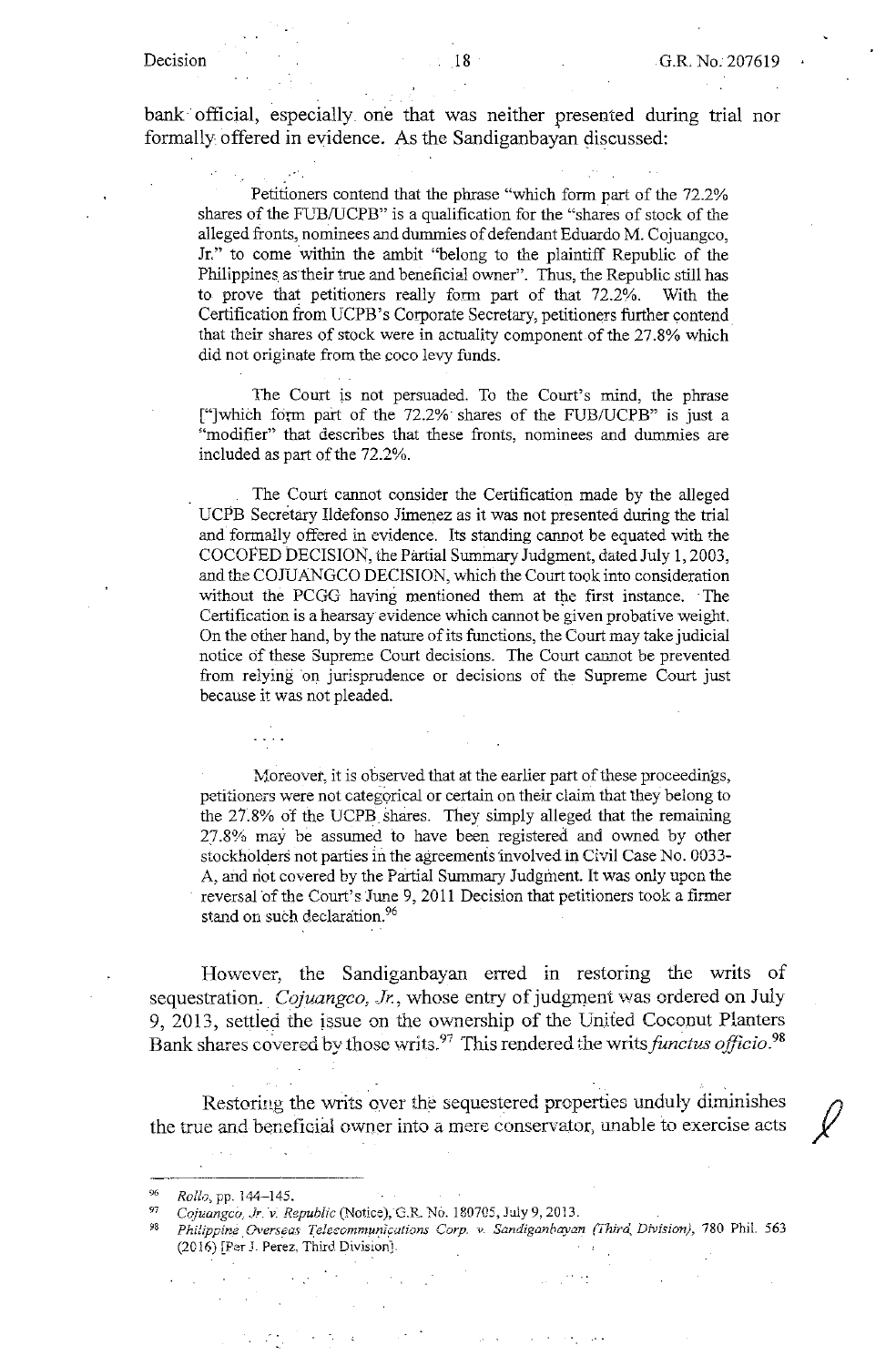of strict ownership.<sup>99</sup> The Sandiganbayan should have lifted the writs-not for the reasons petitioners stated, but because the shares' sequestration has ended when this Court ruled with finality on their true ownership.

**Contract Contract** 

**WHEREFORE,** the Petition for Review on Certiorari is **PARTIALLY GRANTED.** The December 21, 2012 and June 17, 2013 Resolutions of the Sandiganbayan in Civil Case No. 0112 are **SET ASIDE.** 

Sequestration Order Nos. 86-0089 and 86-0126 are **LIFTED.** This case is **REMANDED** to the Sandiganbayan for the disposition of the subject shares in accordance with this Court's November 27, 2012 Decision and July 9, 2013 Resolution in G.R. No. 180705, *Cojuangco, Jr. v Republic of the Philippines.* 

**SO ORDERED.** 

 $\mathcal{F}_{\mathcal{A}}$ 

 $\mathcal{L}^{\mathcal{L}}(\mathcal{L}^{\mathcal{L}})$  , where  $\mathcal{L}^{\mathcal{L}}(\mathcal{L}^{\mathcal{L}})$  and  $\mathcal{L}^{\mathcal{L}}(\mathcal{L}^{\mathcal{L}})$ 

MARVIC M.V.F. LEONEN

Associate Justice

WE CONCUR:

**L.L. HERNANDO** 

Associate Justice

**HENR** L B. INTING Associate Justice

**EDGARDO L. DELOS SANTOS** Associate Justice

. **JlIOSE~OPEZ**  Associate Justice

<sup>99</sup> Bataan Shirvard and Engineering Co., Inc. v. Presidential Commission on Good Government, 234 Phil. 180 (1987) [Per J. Narvasa, En Banc].